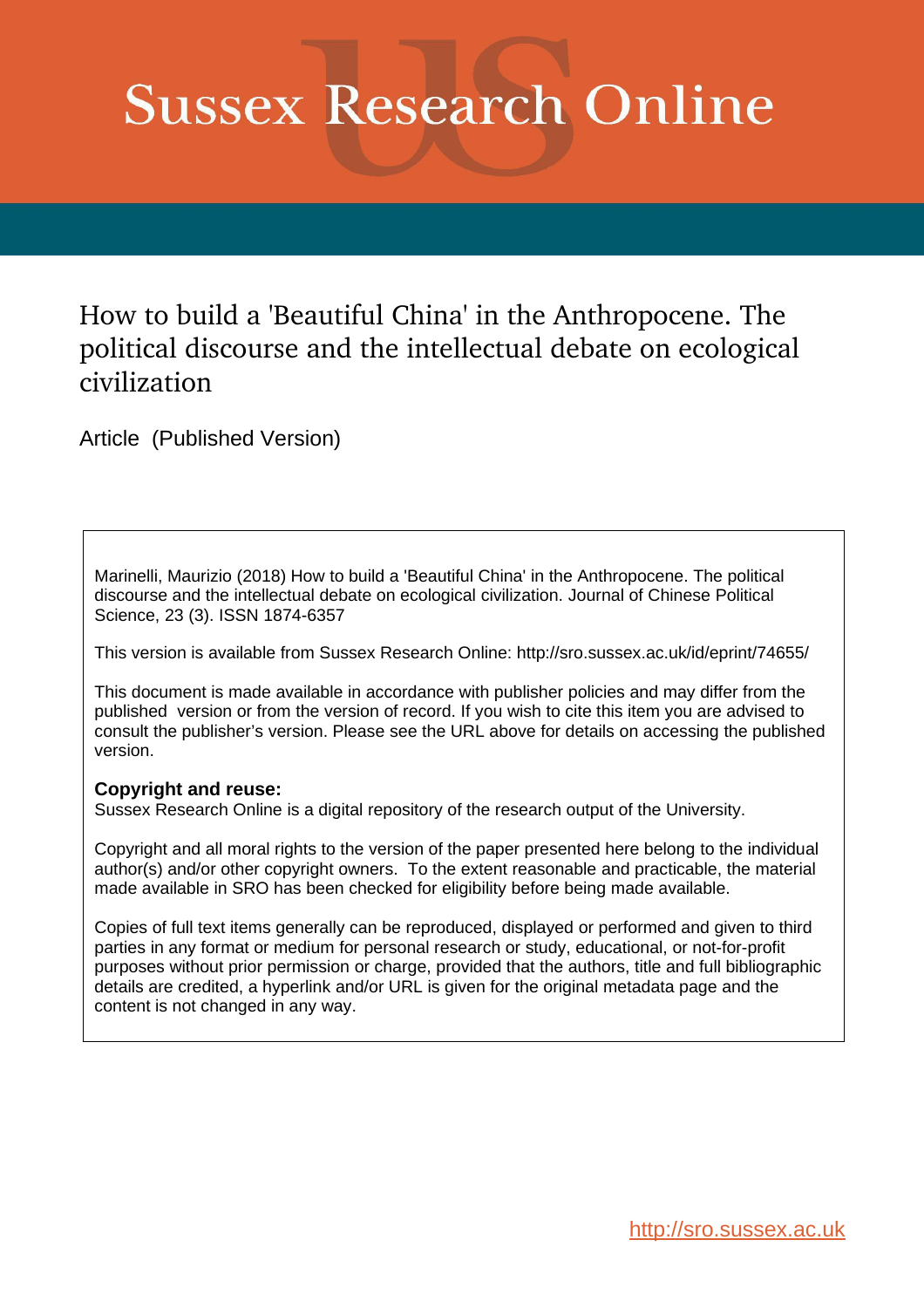RESEARCH ARTICLE



# How to Build a 'Beautiful China' in the Anthropocene. The Political Discourse and the Intellectual Debate on Ecological Civilization

Maurizio Marinelli<sup>1</sup>

 $\circ$  The Author(s) 2018. This article is an open access publication

Abstract The aim of this article is to contribute to the debate on global prosperity in the post-GDP world, with specific attention given to the political discourse and intellectual debate on ecological civilization in China. I will first assess the national and international implications of assuming that China as a whole is a 'locality'. I will then focus specifically on one of the most significant political and intellectual debates in Chinese studies today, namely the social and environmental challenges linked to China's political and socioeconomic development. In this light, I will engage with the debate on the Anthropocene - the era during which humans have become an earth-altering force – and its interrelationship with the discourse on ecological civilization. In China, the term 'ecological civilization' appeared in the 1980s in the academic domain and was then appropriated by political discourse. This article proves that the concept of eco-civilization, in a similar way to the Anthropocene, has a significant discursive power: it allows for a shift from the binary political economy discourses of 'growth' versus 'development', and 'socialism' versus 'capitalism', to the inquiry of eco-socially sustainable prosperity. The final aim of this article is both to offer a more nuanced analysis of the relationship between the political discourse and academic debate, and to substantiate the rhetoric trope of 'Advancing Ecological Civilization and Building a Beautiful China'.

Keywords Ecological civilization · Governance · Prosperity · Anthropocene · Beautiful China

 $\boxtimes$  Maurizio Marinelli [M.Marinelli@sussex.ac.uk](mailto:M.Marinelli@sussex.ac.uk)

<sup>&</sup>lt;sup>1</sup> University of Sussex, Brighton, UK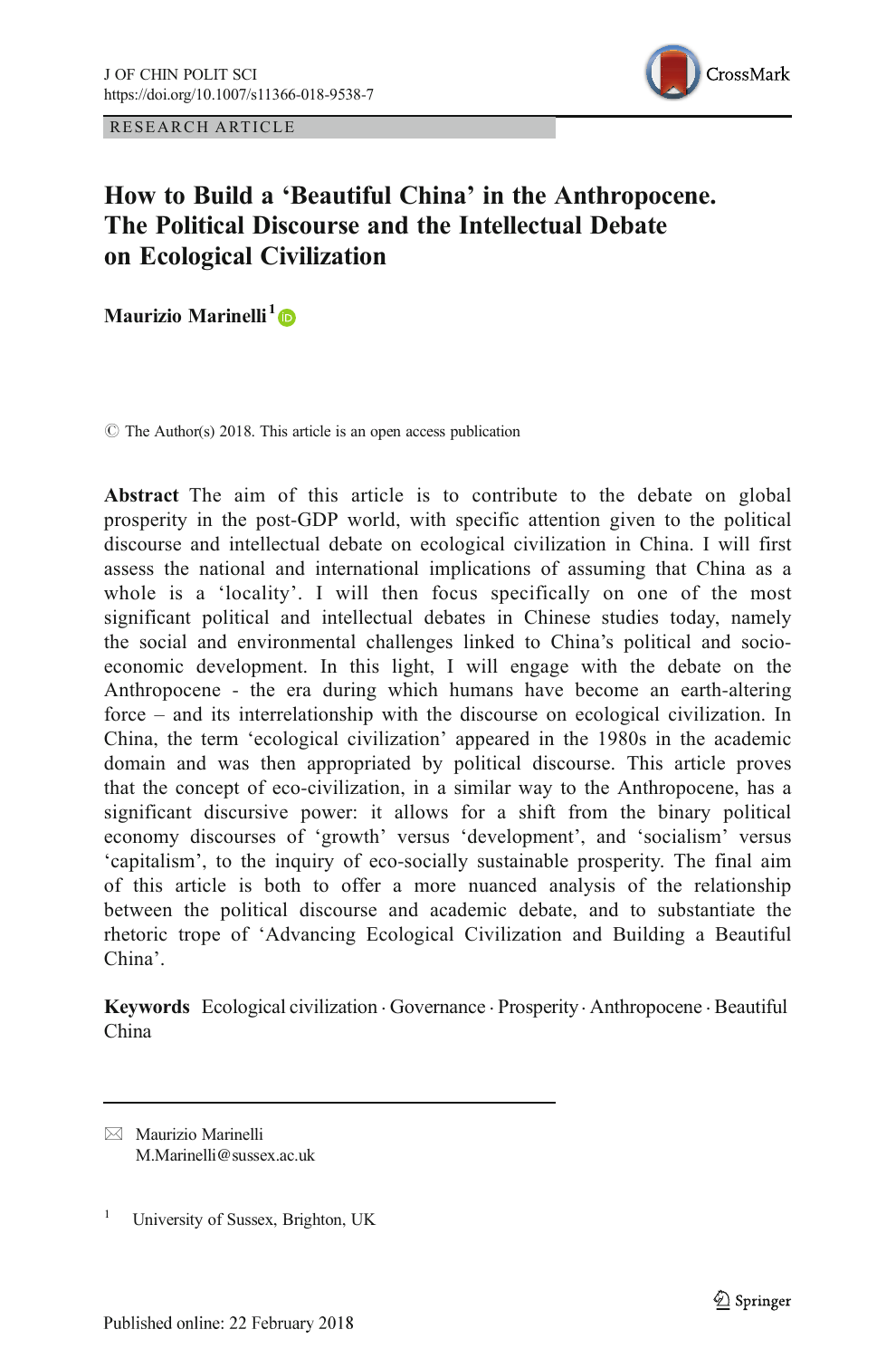In history, the greatest mistake committed by mankind lies in the search for quick success, excessive revelling in one's immediate interests, greedy, brutal, and savage plundering of nature, destruction of ecological balance, and (ultimately) destruction of our own living environment.

Ye Oianii [[68](#page-22-0)].

## China as a Locality: A Place of Knowledge Production

A premise is necessary to better understand the context of the Chinese Government's project that goes under the name of 'ecological civilization construction' [from now on: eco-civilization]. This project, as well as the relevant debate, originated in China under specific circumstances, which have to do both with the way in which China has positioned itself since the early 1980s, and also with the planetary narratives foregrounding China as a specific locality.

The term 'locality' embodies a highly elusive conceptual range of significance, since its definition varies according to the context in which it is used. Broadly speaking, 'locality' is employed to indicate a particular geographical area, such as a neighbourhood or a district in a city, but locality also indicates the *quality* of having a position in space. In both senses, when one refers to China, the use of the term locality raises a series of hermeneutic questions. The crucial issue can be formulated as follows: Can China be seen as a locality, in the sense of a cultural, political and epistemological construct, which has both a precise geographical connotation and a geopolitical selfpositionality? The analysis of this question constitutes a necessary premise for this article, whose final aim is to analyse the current political discourse, $<sup>1</sup>$  as well as the</sup> relevant intellectual debate, on ecological civilization in China and its possible relevance for the debate on global prosperity in the Anthropocene.

In a thought-provoking article, political geographer John Agnew argues that there are two dominant geopolitical narratives about China's place in the world. The first one tends to see China as converging towards a repetition of the Western experience (e.g. hegemonic power or nation-state), while the second one tends to insist on China's exceptionalism, seeing China as an entity heading towards the creation of a Chinacentric new world order [[1](#page-20-0)]. According to Agnew, the main issue at stake with these two narratives is that both these positions 'erase the significance of China's past for the country's leaders and population as they come to terms with their new place in the world' ([[1\]](#page-20-0):302). Therefore, Agnew insists on the importance of re-reading the past, and he makes a number of telling points. One of them interests me in particular here: he upholds 'the view that China's opening to the world represents a "timespace crisis" in the sense that China can no longer be set in an eternally present and geographically contained world but must be increasingly externally oriented and dynamic, drawing ideas both from abroad but also from what had been "lost" with the official disavowal of the past China from before the 1949 Revolution' ([\[1](#page-20-0)] 302). In other words, Agnew argues, 'the geographical and historical limits of "China" are undergoing a fundamental redefinition' ([[1](#page-20-0)]:302). He also points out that 'the various stories told about China's

<sup>&</sup>lt;sup>1</sup> For more on political discourse, see Lutgard Lams' article in this special issue. Cp. also Cao et al. [\[6\]](#page-20-0).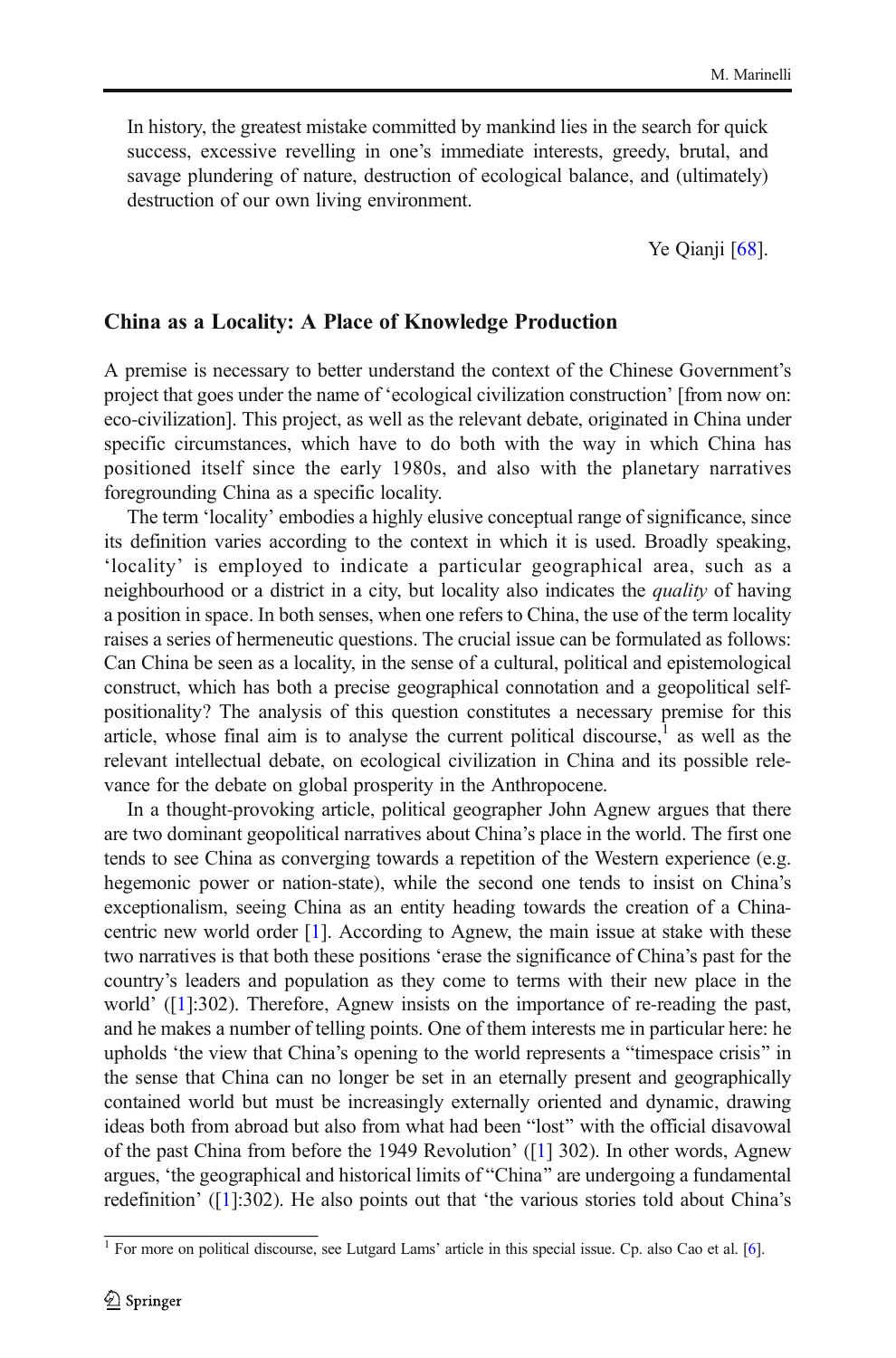historical past and Chinese geographical presence today (and how they relate to China's place in the world) emanate from discrete sites or venues inside China. They are overwhelmingly the output of policy entrepreneurs and intellectuals in institutes, universities, and think tanks in Beijing' ([\[1](#page-20-0)]:303). Therefore, Agnew insists that it is important 'To speak of "places" of knowledge production', which of course means 'to invoke much more sociologically meaningful but also typically localized sites where local, national, and long-distance influences on thinking and research practice' come together ([[1\]](#page-20-0):303–4)'. 2

The crux of the matter is, following Agnew's poignant remarks, that the problem with seeing China as a whole as a locality involves a crucial methodological and theoretical question, which relates specifically to the alleged, and often conveniently assumed, single identity of the present day geo-body that we refer to as China. The size, the geomorphological features, the cultural and ethnic diversity, not to mention the scale and speed of economic transformation in the different provinces and municipalities, have had and are still having a significant impact on the discourse on the environment in China and, of course, also on the politics of resources and their distribution in relation to what is the declared key Government concern of ensuring ecological security and sustainable development. Going beyond simplistic attempts to portray China as one 'civilizational state (*wenming guojia*)' [\[25,](#page-21-0) [26](#page-21-0)],<sup>3</sup> the question regarding the complex, multi-faceted and multi-layered identity of 'China' remains a subject of contention both inside and outside China.

In this article, I intend to build on Agnew's premise, not assuming China per se as a 'locality', but using the concept of locality to refer to the self-positionality of China. This provides the means to identify and examine the places of knowledge production of the major contributors to the debate on eco-civilization, adding to the analysis of the master narrative emerging from the political establishment, the relevant intellectual articulations on this theme.

## Ecological Civilization and Global Prosperity

Approaching the term locality from the perspective of China's *positionality* in terms of global governance, reveals an often concealed 'timespace crisis'. Thus, I agree with Agnew that China 'can no longer be set in an eternally present and geographically

<sup>&</sup>lt;sup>2</sup> Cp. also: Agnew and Livingstone [\[2\]](#page-20-0); Livingstone [\[36\]](#page-21-0).<br><sup>3</sup> Martin Jacques praises China as a long-standing 'civilizational-state', arguing that China has been uninterruptedly unified for two thousand years, benefitting from a common language, a common culture (based on Confucian values and ancestral worship), and a single-ethnic identity. According to Jacques, the priority of the State is to maintain the alleged unity, cohesion and integrity of the Chinese civilization that the State embodies. Unsurprisingly, this syllogism has received a very positive reception in China. Jacques' argument that China is not a nation state, but a civilizational state, simplistically antagonises the master narrative of the 'rise of the West', as primarily shaped by the individual experiences of rising nations, to the 'peaceful rise of China'. Jacques' assertion that China has been 'moulded by its sense of civilization', ergo the state is the embodiment of this civilization, is an a-historical assertion that contributes to the hubristic logic of the 'clash of civilizations' without considering the counter-argument that a civilization is not necessarily a self-enclosed entity, but more porous, fluid, and open to wider influences which can contribute to its development over time. ([\[40\]](#page-21-0):301). For another angle on 'wenming' with regard to the ideational governance in Xinjiang, see Ondřej Klimeš's article in this special issue.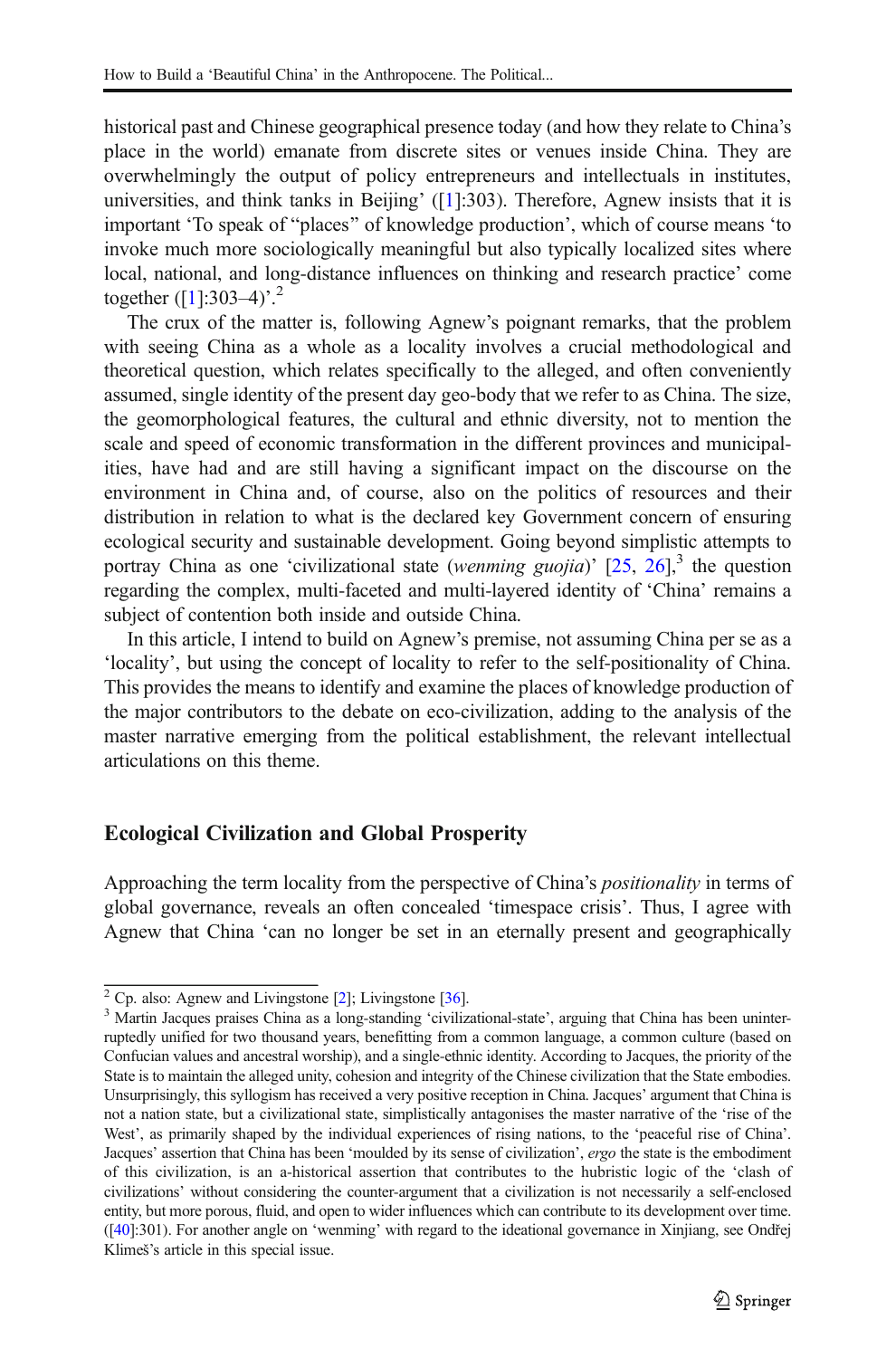contained world' ([\[1\]](#page-20-0):302), but I also intend to build on that realisation, and first of all develop the idea that, with regard to eco- civilization, one of the main characteristics of the discourse set by the political establishment is its projective temporality, characterised by what I define as future perfect tense, since the political documents seem to contain a recurring projection of perfection into an allegedly perfect future. This can be read as being in line with 'The China Story': the master narrative which was, in cultural historian Geremie Barmé's words, 'devised as part of or, at least, under the umbrella of creating a foundational narrative for the political purpose of nation-building' [\[3](#page-20-0)]. I would add that this is the story of a *locality* and a *positionality*: an alleged singular 'story', in which China is presented as a unified, ontogenetic civilization that developed accordingly to a linear, rational and almost mechanically instantiated teleology. Barmé poignantly emphasises that the China Story reifies and reiterates the success story of the Party-State. In this sense, it can be seen as the unique – and unilateral – story of a locality which tries to conceal the 'timespace crisis', since it is not situated in the present, but in the future perfect tense. I refer here to the particular form or construction which is used to describe an event that is expected to happen before a time of reference in the future. This form, which seems to be inherent to the Chinese political formulations on eco-civilization, combines the projection into the future with the assumption of a perfect aspect that views an event as completed a priori and therefore indicative of progress.

I would also like to go one step further with regard to 'timespace crisis', and argue that the intellectual debate on eco-civilization is strictly interconnected with the global discourse on the Anthropocene, since the discussion on eco-civilization, eschewing the previously upheld development model that had seen economic growth take priority over environmental health, is focused on the relationship between man and nature in a way which both echoes and integrates the academic debate on the Anthropocene. The Anthropocene is defined as the geological period in which the effect of human activities on nature reaches an unprecedented level and has a significant global impact on the earth's eco-systems [\[4,](#page-20-0) [51\]](#page-21-0). Atmospheric chemist and Nobel Laureate Paul J. Crutzen and biologist Eugene F. Stoermer linked this 'new geological era', entirely dominated by human activity over nature –'human dominance of biological, chemical and geological processes on Earth' -, to the Industrial Revolution which took place in late eighteenth Century Europe ([\[12](#page-20-0), [13](#page-20-0)]:360). The Anthropocene concept emerged at a time of a 'dawning realization that human activity was indeed changing the Earth on a scale comparable with some of the major events of the ancient past.' ([\[70\]](#page-22-0), p. 2228). A fundamental tenet is that: 'The deep intertwining of natural and human systems is at the heart of the scientific Anthropocene narrative' [\[43\]](#page-21-0). This is also at the centre of the debate on eco-civilization in China.

One could argue that the discourse on the Anthropocene as an ideological, ontological and epistemological standpoint has three main characteristics: 1) it emphasizes the role of human activities and their impact on nature; 2) it calls into question the economy of growth; 3) it allows us to rethink the way in which nature and culture, knowledge and politics are interrelated. $4$  In this sense, the discourse on the Anthropocene offers

 $4$  It is beyond the scope of this article to delve into the critique of the Anthropocene, either as a tool of universal history, which reduces humanity to a collective subject blindly seeking material progress, or as an imprecise meta-history which upholds the construction of teleological grand narratives with preordained aims. For more on this, cp. two special issues Telos 172 with an introduction by Timothy W. Luke, and Telos 177 with an introduction by Jon Wittrock and Richard Polt.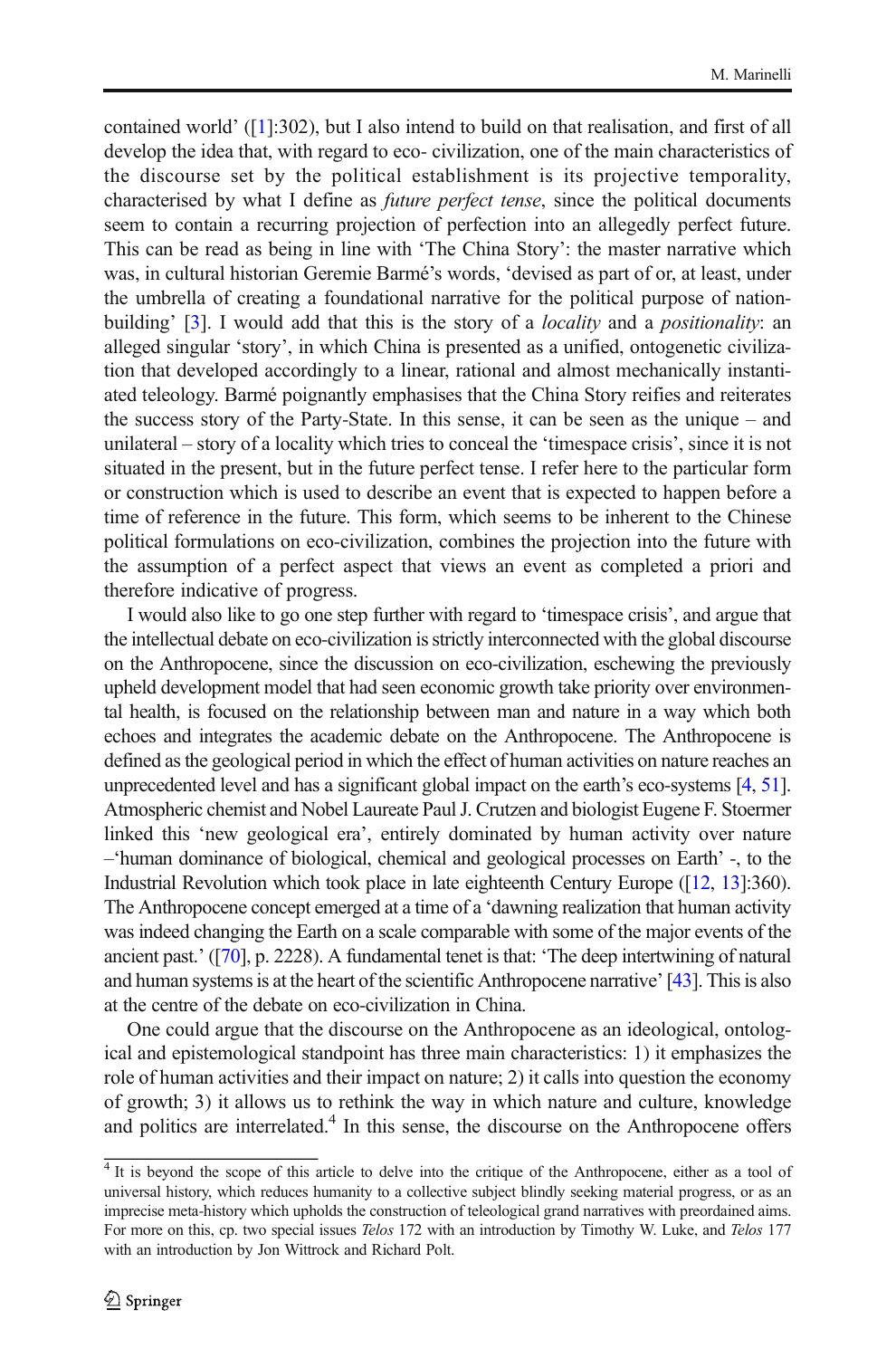heuristic devices that challenge the dominant logic of economic growth at virtually all costs. Moving away from an anthropocentric worldview might sound too utopian, but central to this debate is the call to move away from the utilitarian, profit-maximization driven logic of industrial civilization. This indicates a need to change both the mode of production and the way of life determined by capital accumulation.

These themes are also crucial to the discourse on eco-civilization construction, which therefore can be positioned within the broader conceptual framework of global prosperity [\[38\]](#page-21-0).

Global prosperity is not merely based on economic indicators, but also on the possible achievement of socially sustainable prosperity. For a long time, the position of a country in relation to others has been based on the quantitative parameters of its Gross Domestic Product (GDP), creating a syllogism between the size of the country's economy and its global power. The GDP world's logic decided, as Leonardo Palumbo noted, 'which countries should lead the institutions of global governance' [[44\]](#page-21-0). During the last few years, however, various scholars have started questioning the prescriptive power of the GDP logic as the key indicator of economic performance, and the axiomatic adoption of the GDP to assert the importance of a country in terms of global governance has been considered problematic [\[15](#page-20-0)]. One of the major criticisms of the GDP world's logic is the assumption that the exploitation of natural resources counts 100% as profit, without taking into consideration the significant costs of human and environmental degradation. The historical record of economies and their growth (or degrowth as the case might be) makes plain that 'crisis' is an attendant and inherent feature of this very human endeavour. Nonetheless, after each downturn, dominant thinking returns our collective efforts in pursuit of growth. This is not to argue that growth, per se, is evil but, rather, how it is understood and its meaning for individuals, societies and, indeed, civilization is problematic. It is thus important to take on the challenge and opportunity (as the Chinese compound word for 'crisis' –weiji—suggests) that this critical juncture in the post-GDP world affords us. This means we need to revisit and reconceptualize growth by shifting the focus of attention from a narrowly material and quantitative approach, which privileges the connection between size, speed and scale of economic growth, to an investigation of the quality of life, which could function as a heuristic device to rethink growth and human development. This leads to the realization of the necessity to explore an alternative vision and strategy for eco-socially sustainable global prosperity, which is radically different from an economistic idea of growth and entails a different pathway of global governance. This exploration requires an epistemological shift from a narrowly quantitative approach, based only on speed, size and scale of economic growth, to an interdisciplinary and transcultural framework, which should be focused on the possibility of improving the quality of life and human wellbeing. This means first of all that there is a need to adopt a multi-tiered approach that embraces the local, the national and global levels as a way to realize mindful, socially inclusive pathways to sustainable development. More specifically, it means we should both focus on the quality of life, exploring how we live, and also try a new course of assessment of how we are doing, with the objective of achieving the three goals of environmental sustainability, socially inclusive economic growth and poverty alleviation. The conundrum of finding new pathways to global prosperity, in the light of the increasing socio-economic inequality, has a lot to do with the fast pace of globalization, which seems to have accelerated the shift and spread of ecological crisis [\[27](#page-21-0), [52\]](#page-22-0).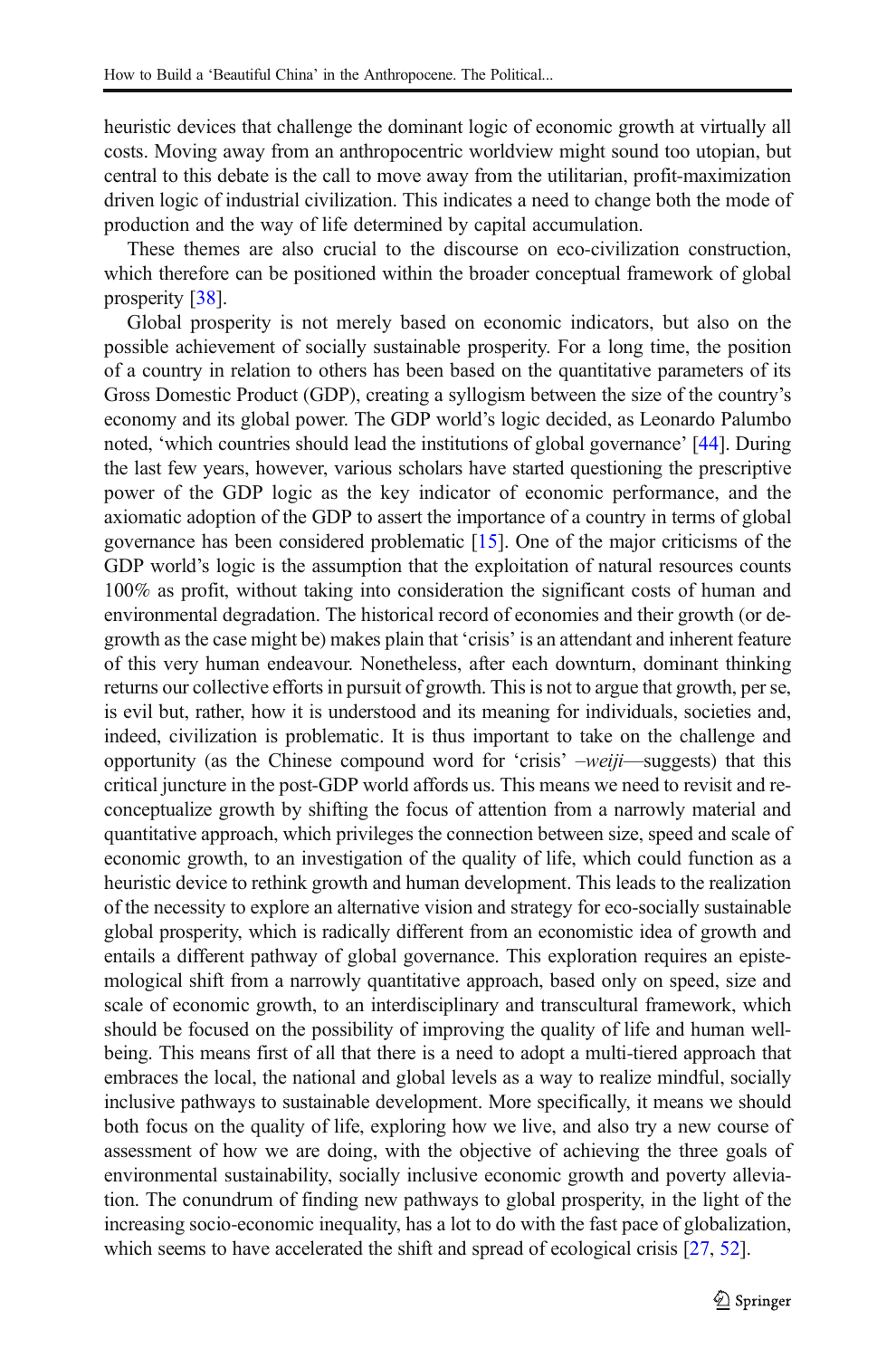Even in China, the GDP logic seems to be contested: President Xi Jinping has been famously quoted for emphasizing that 'We should no longer evaluate the performance of officials simply by GDP growth. Instead, we should look at welfare improvement, social development and environmental indicators to evaluate leaders' [[62\]](#page-22-0). Since the beginning of the economic reforms in 1979, rapid industrialization, extensive land development and full-scale urbanization have been the priorities of the Chinese government's policies. For more than thirty years, the Chinese economy has registered growth at an annual average of 9.8% [\[41\]](#page-21-0). But in 2012, however, it became clear that China was 'a speeding train at a turning point' ([\[55\]](#page-22-0):3): after a prolonged period of high-speed economic growth, Chinese society was experiencing unprecedented ecological pressures and environmental constraints, due to the emergence of serious problems such as soot pollution, ozone depletion, fine particulate matters, and volatile organic compounds. Therefore, in the last few years, we have witnessed a growing emphasis on the importance of re-balancing the economy, promoting sustainable growth, and accepting the 'New Normal (xin changtai)': a vision of a qualitatively different developmental pattern within the context of a softer, and perhaps more sustainable, pace of growth [[31\]](#page-21-0).

The government's prime concern for the 12th Five Year Plan (2011–2015) [12th FYP] was centred on the question of re-balancing the economy, taking into consideration the significantly uneven distribution of the benefits of growth across society. The incipit of the text puts forward the self-aggrandising argument that: 'Tremendous achievements have been made in various aspects including the construction of a socialist economy, socialist politics, socialist culture, and ecological civilization.' It is clear, however, that much more needs to be done in relation to environmental protection in order to 'comprehensively build our capacity for sustainable development'[[7\]](#page-20-0). The 12th FYP seems to reveal the intention of rebalancing the economy, responding to the need to spread the benefits more equally, reducing socio-economic inequality, as well as constructing a resource-conserving and environment-friendly society. The plan's targets aim at setting an energy consumption cap by 2015; a 16% energy saving in terms of intensity and a 17% carbon intensity reduction (per unit of GDP), an increase of the proportion of non-fossil fuels in primary energy consumption from 8.3% in 2010 to 11.4% in 2015; an increase in forest cover to 21.66% (Ibid). Li Junfeng, Deputy Director General of the Energy Research Institute in Beijing from 1999 to 2011, commented on the overall intention to seek 'inclusive growth', arguing that the plan's ambition 'to turn China into a model of low-carbon growth, was likely to have uneven results, due to differences in development' [[18\]](#page-20-0).

With the 13th Five-Year Plan (2016–2020) [13th FYP], launched in March 2016, China has set out a 'green is gold' top-level policy path with the declared aim of supporting the country's transition to an ecological civilization [[54](#page-22-0)]. Premier Li Keqiang's speech accompanying the plan, which was hailed as the 'greenest Five Year Plan yet', emphasized the need to protect the environment while pursuing development [[8](#page-20-0)]: Eco-civilization, epitomised as 'the management of the relationship between humans and nature in a comprehensive, scientific and systemic manner'  $(54)$ :4) has become the fundamental tenet of green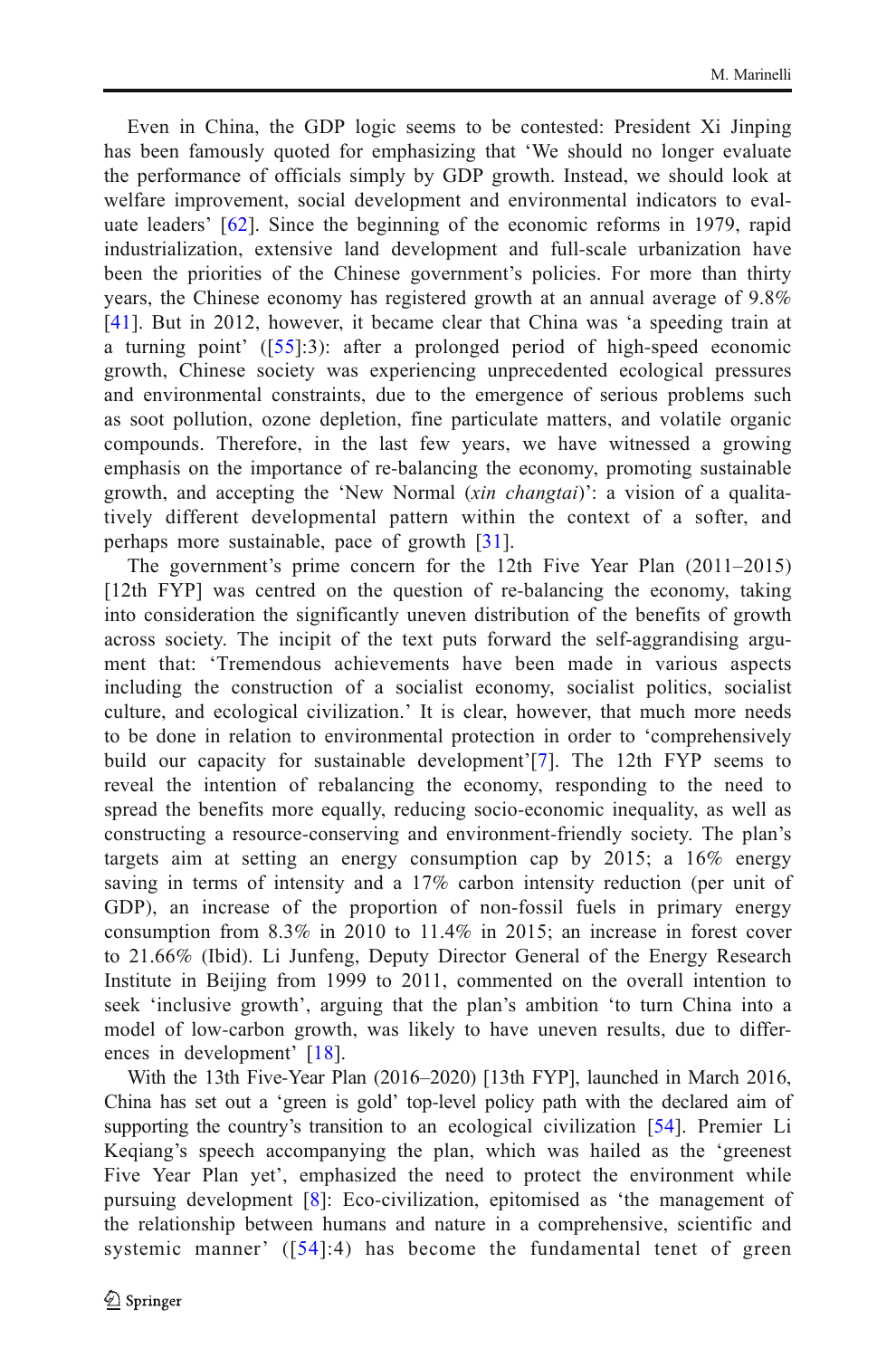development with Chinese characteristics: this was presented both as the key national governance strategy and China's way of contributing to the 2030 Agenda of Sustainable Development Goals [SDG] [[54\]](#page-22-0).

With the 13th FYP's emphasis both on the structural reform of the energy system and the overall development mode, the Chinese leadership also indicated their view of the New Normal as encompassing a number of shifts in the dominant pattern of urbanisation, in order to achieve a smoother and more sustainable transition. The campaign to 'Advance Ecological Civilization and Build a Beautiful China' [\[64\]](#page-22-0), could point in the direction of the necessity to move away from a dominant pattern (with the relevant metanarrative) of full-scale urbanisation, which has often prioritised the building of grandiose cities of spectacle as opposed to liveable cities where human beings want to live [\[21,](#page-20-0) [57](#page-22-0)]. According to a study by the McKinsey Global Institute, rural to urban migration will create 400 million new urbanites by 2020. By 2030, one billion Chinese will be living in cities, with more than 221 Chinese cities having a population of over one million. For China's central planners, urbanisation is expected to be a key economic driver in the coming decades, with the overall urban composition of China's population expected to rise from 54% in 2014 to 70% by 2030 (as indicated by household registration or *hukou*) [[61\]](#page-22-0). How China achieves such a rapid and large-scale change without locking in high-carbon patterns of growth is a crucial question for global sustainability and global prosperity [[53](#page-22-0)]. The need for innovation at multiple levels in China [[21\]](#page-20-0) mirrors wider global-national-local challenges associated with the implementation of the SDG, including no.  $11 -$  "Make cities and Human Settlements inclusive, safe, resilient and sustainable^. Based on the connection between ecocivilization and eco-socialism [\[22,](#page-20-0) [23,](#page-20-0) [38](#page-21-0)], China's urban challenges are therefore social, as well as environmental, and intrinsically human. Beyond conglomerations of buildings, infrastructures and technologies, cities are also essentially human; singular sites of human aspiration as the unique mix of both 'home' and neighbourhood with anonymity and productive encounters with others. As the most sophisticated, historically durable and complex systems 'innovated' by humanity, as well as themselves primary sites and sources of social, technological, cultural and political forms of innovation, cities are key cradles of experiment in the construction of the new forms of complex system self-governance that must characterize low-carbon societies more broadly. This is extremely relevant to the discourse on eco-civilization China, as well as to the discourse on global prosperity [[53](#page-22-0)]. The relevance of eco-civilization as a policy concept is linked to the growing awareness of the fact that improvements in environmental protection are essential to economic development. Examples of failed eco-cities, such as Dongtan outside Shanghai [\[10\]](#page-20-0), and tragic disasters like the explosions at the hazardous-chemical storage facility on 12 August 2015 in the Dongjiang Free-Trade-Zone in the Tianjin Binhai new area  $[16, 24]$  $[16, 24]$  $[16, 24]$ , where the company Ruihuan International Logistics was operating, demonstrate that neglecting this human dimension has a very high cost attached to it. This requires us to think seriously about the subjective realities of the populations that constitute urban systems, questioning the logic of economic growth at all costs, and going beyond the one-dimensional economic ideology of modernisation development [\[23\]](#page-20-0). It is important both to understand that the concept of eco-civilization did not originate in the political arena, but in the intellectual domain, and also to evaluate what is the relationship between the two fields.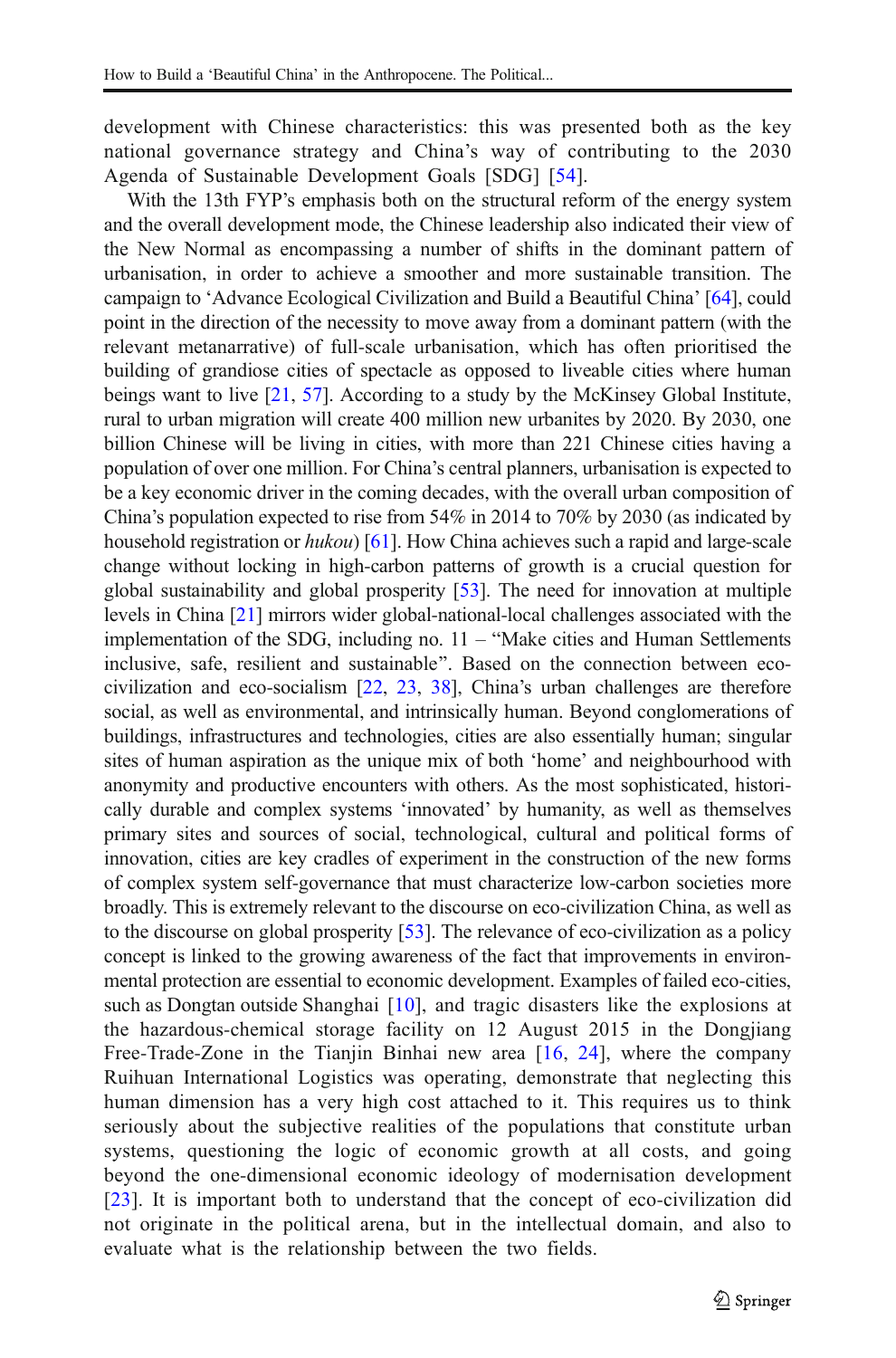# The Origin of the Term Eco-Civilization: Ye Qianji's Work on Ecological **Agriculture**

At the Government level, the concept of eco-civilization became prominent in 2007, especially following the Report to the 17th National Party Congress (NPC, 15–21 October 2007), which was delivered by former President Hu Jintao, but prepared by Premier Wen Jiabao [\[19\]](#page-20-0). Significantly, in the 2007 Report the term 'eco-civilization' does not appear per se, but it is significant that the environmental conditions are strictly connected with the necessity to 'pursue comprehensive, balanced and sustainable development' (Ibid). The emphasis is on the adoption of 'an enlightened approach to development that results in expanded production, a better life and sound ecological and environmental conditions' (Ibid), while the goal is to create 'a resource-conserving and environment-friendly society that coordinates growth rate with the economic structure, quality and efficiency, and harmonizes economic growth with the population, resources and the environment, so that our people will live and work under sound ecological and environmental conditions and our economy and society will develop in a sustainable way' (Ibid). In the Report, the word 'ecology' (shengtai) is associated with 'conservation', and the priority is identified as the enhancement of China's capacity for sustainable development through an improved conservation of energy and resources. Even though the Report seems to indicate a different mode of 'development', rethinking the structure of industries, patterns of growth, and modes of consumption in relation to energy resources, the fundamental limitation of this focus lies in a certain vagueness, determined by the lack of definition of 'sustainable development' in relation to the historical contingency of China in 2007. The idea of 'sustainable development' in China is influenced both by endogenous (i.e. the priorities of national development) and exogenous (i.e. the international debate on 'sustainability') factors. The use of this term in 2007 seems to echo the 1987 Brundtland Report<sup>5</sup> and its original definition of sustainable development: 'Development that meets the needs of the present without compromising the ability of future generations to meet their own needs' ([\[5](#page-20-0)]:43). However, this did not include any reference to 'maintaining human wellbeing, social equity and environmental quality' over an extended period of time ([[28](#page-21-0)]: xiv), which would have indicated an alignment of the ideals of eco-civilization with social justice.

With regard to eco-civilization, the mouthpiece of the CCP, The China Daily, expands on it by arguing that:

It is not a term the Party has coined just to fill a theoretical vacancy in its socialism with Chinese characteristics, but rather a future-oriented guiding principle based on the perception of the extremely high price we have paid for our economic miracle. This concept reflects an important change in the Party's understanding of development. Rather than emphasizing economic construction as the core of development as it did in the past, the Party authorities have come to realize that development, if sustainable, must entail a list of elements including the right relationship between man and nature  $[11]$  $[11]$  $[11]$ .

 $5$  The Report, named after Gro Harlem Brundtland - the Chairperson of the United Nations World Commission on Environment and Development (WCED) - is also known as'Our Common Future'. The Commission was created by the United Nations in 1983 in light of the progressive deterioration of the human environment and natural resources. The Brundtland Report, published in 1987, coined and defined the term 'sustainable development'.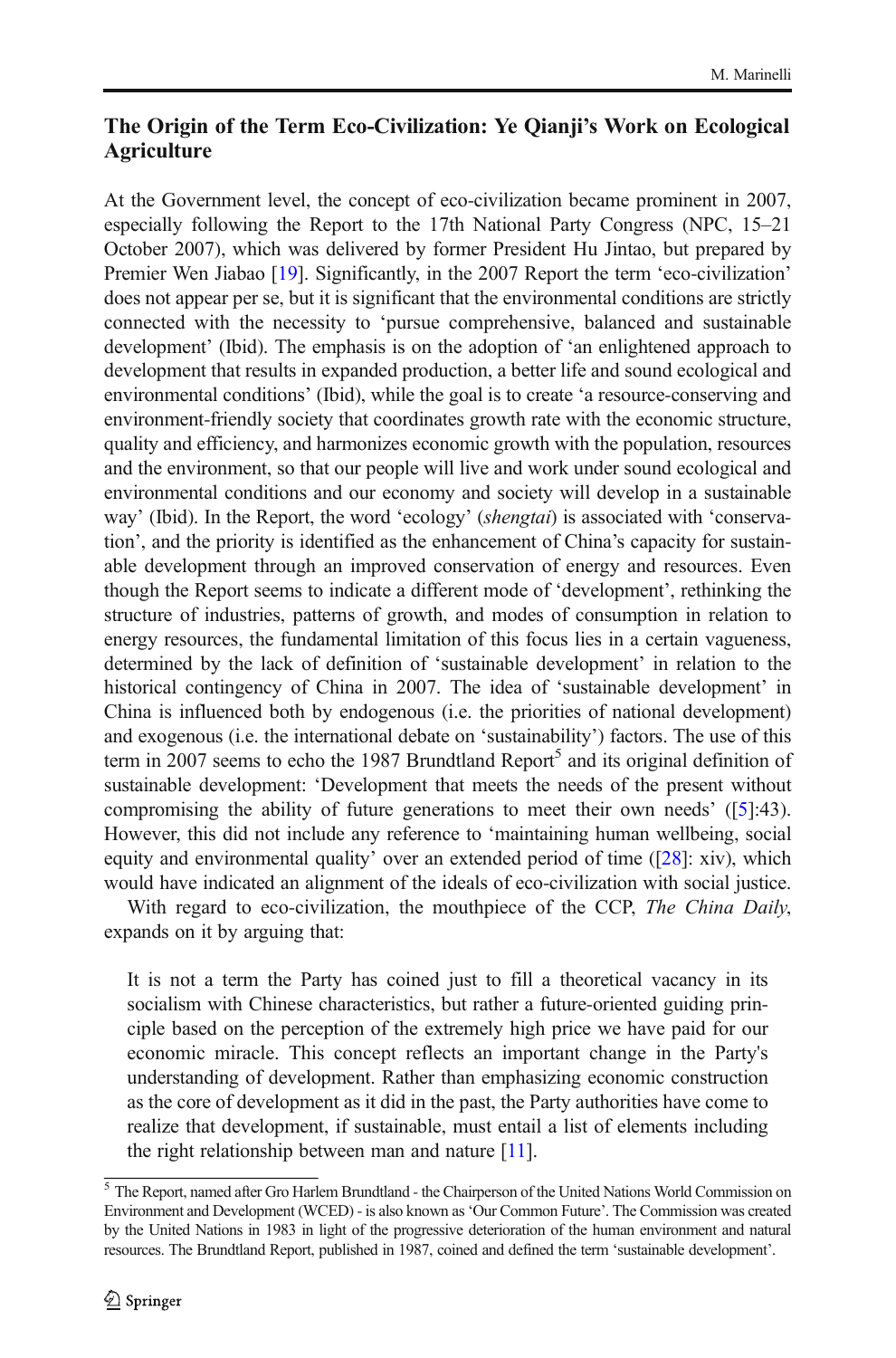It is important to remember that the discussion on eco-civilization had already started in Chinese academic literature twenty-five years earlier, thanks to the contribution of the agricultural economist Ye Qianji (1909–2017). Ye was the first to use this concept and to emphasise its importance for the practice of sustainable agriculture in China. More specifically, he advocated the application of 'ecological agriculture' in the experimental areas of Beibei District and Dazu County in Chongqing. In 1982 he published his dissertation Shengtai nongye—Woguo nongyede yici lüse geming (Eco-logical Agriculture – A Green Revolution in my Country's Agriculture) [[67\]](#page-22-0). His theory about ecologically sustainable agriculture and its merits was later expanded into a book, which emphasized the contribution of eco-agriculture to the future sustainable development of the country [[68](#page-22-0)].

It appears that the term eco-civilization' is derived from 'ecological culture' (экологическая культура), a term which first appeared in the former Soviet Union in Scientific Communism in 1984 ([\[33\]](#page-21-0):43). An abridged version was translated in the Guangming Ribao, but the word 'culture' was replaced with 'civilization', in Chinese shēngtài wénming, or eco-civilization  $[71]$ . It is interesting to note the parallelism with the origin of the term Anthropocene, which had already appeared in 1960–61 in the Reports of the USSR Academy of Sciences [\[9\]](#page-20-0) to refer to the late Quaternary era, while in the West, until the intervention of Crutzen and Stoermer in 2000, this was simply labelled as the Holocene.

In June 1987 (i.e., twenty years before Hu Jintao's Report to the 17th NPC), in his opening speech at the National Conference on Eco-agriculture, Ye Qianji emphasized that China's ecological environment was progressively deteriorating, and therefore he launched his call to arms, 'vigorously promoting the construction of eco-civilization' at the national level. He clarified that eco-civilization means that 'humanity can both benefit from nature, and also act in the interest of nature: while humanity has a transforming effect on nature, humanity also has to protect nature, since this is the only way for man and nature to maintain a harmonious and unified relationship' (quoted in [[34](#page-21-0)]:520; Cp. also: [\[35\]](#page-21-0)). According to Ye, the twenty-first century should be 'The Century of Ecological Civilization Construction' [\[68\]](#page-22-0). This indicates a radically different ethical foundation of eco-civilization when compared with industrial civilization: respect for nature to realize ecological justice as opposed to utilitarian, profit-driven and technology-innovation oriented functionalism. The emphasis on protecting nature could be linked to the idea of protecting both ecological and social justice. In this sense, eco-civilization construction points towards the relevance of setting climate sustainability goals and gives much more depth to the concept of 'sustainable development'.

Ye also had some significant insights into global environmental issues, useful for global governance and social prosperity. In December 1999, when he was already 90 years old, Ye presented his 'ecological catastrophe theory' at the Beijing Xiangshan Scientific Conference. He argued that, from the perspective of modern ecological economics, the current global environmental system was in a state of 'ecological catastrophe'. He spoke of 'environmental damage and turmoil' and offered the following five points as evidence: 1) the Earth's environmental system has evolved from a natural ecological cycle to an essentially human ecosystem. As a result, the ecological security of the global environmental does not function anymore; 2) human behaviour and activities have affected the changing level of natural ecology, to the extent that the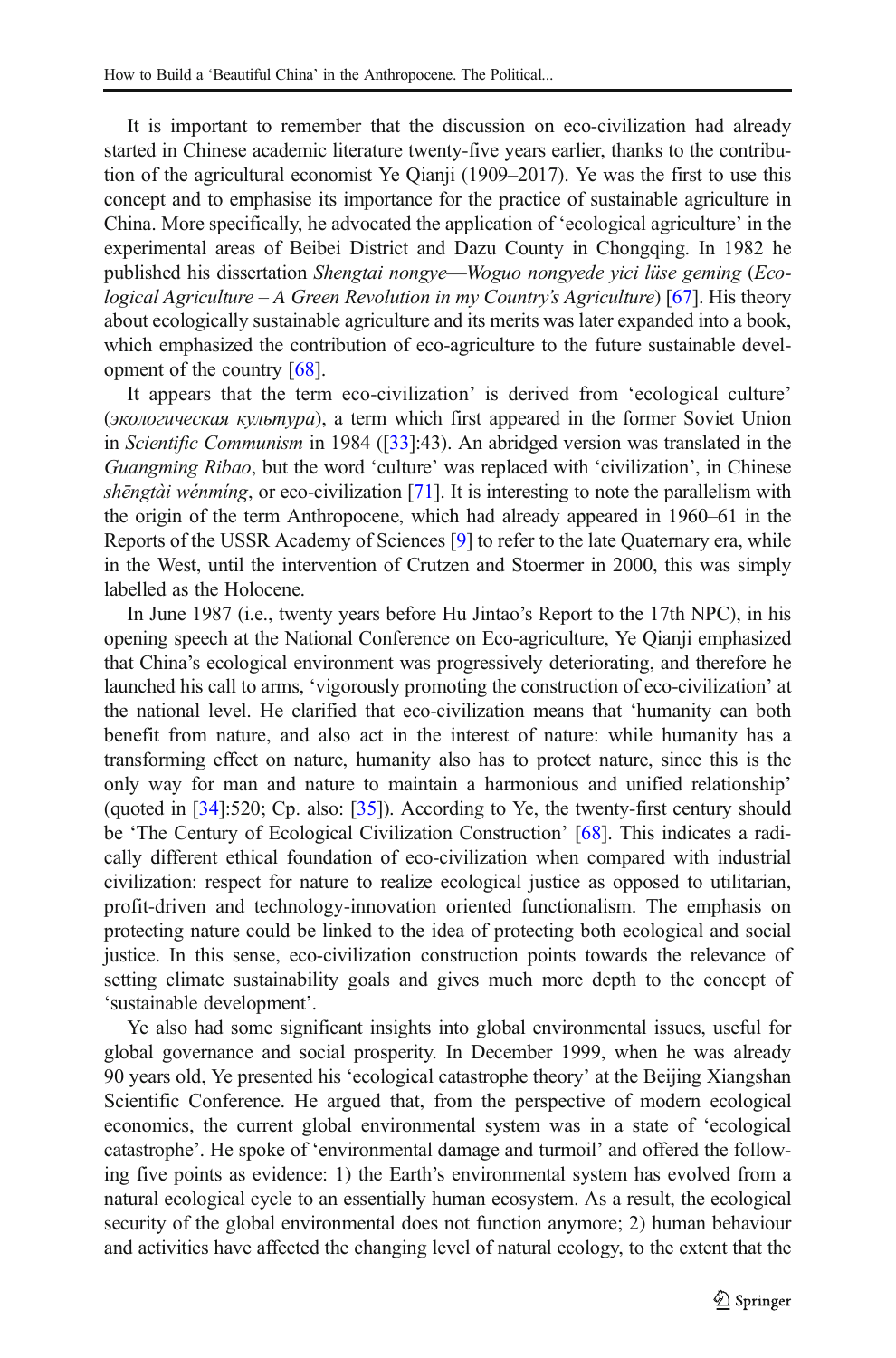real meaning of 'fluctuation', 'turbulence', or 'threat' is an alarming quantitative and qualitative change, which is leading to the disastrous collapse of nature; 3) the main human ecological cycle of human destruction of the Earth's environment is a reverse succession process, moving from natural forests, through agricultural land or farmland, to desertification and ultimately no man's land, also known as the death zone; 4) ecology is the science of survival, therefore the anthropogenic ecology cycle should also examine the survival of life in the living space, whose status is characterised by a series of levels, from green (indicating an excellent level of life) through grey (survival state), to white (subordinate survival), yellow (extremely difficult to survive), red (alert borders), and then black (non-ecological); 5) in the twenty-first century, we should update the ecological system's structure and strengthen ecological functionality in order to maintain peace, stability and order, while building an ecological socio-economic habitat. This is what Ye calls 'the harmonious development of eco-civilization', which for him is 'the mission of our times', and could also be considered as a precondition for socio-ecological sustainable prosperity, based on harmony and inclusiveness between man and nature, and between individuals and society. Ye recognises that human activities are limited, and due to the serious extent of the damage caused to the natural and ecological system, governments need to find adequate tools of governance to guarantee a form of human development based on a healthy and dignified way of living  $[69]$  $[69]$  $[69]$ .

After Crutzen and Stoermer proposed the theory of the Anthropocene in 2000, this was received with interest in the Chinese academic circles. The equivalent term coined in Chinese was renleiji. Particularly significant for Chinese intellectuals at the dawn of the new century was the idea that the beginning of this new geological era coincided with the new period of civilizational development which had started with the Industrial Revolution, when human activity progressively became the dominant force in influencing and changing the Earth system. At the turn of the century, the particular juncture for China's historical and socio-economic development, which was characterized by accelerated industrialization, extensive land development and full-scale urbanization, with all the relevant environmental costs, the resonance between the theory of Anthropocene and Ye's call to arms to promote eco-agriculture and eco-civilization as green revolution was immediately noticed: a vision of a perfectible future to counteract the unsustainable present [\[34](#page-21-0), [35](#page-21-0), [69](#page-22-0)].

Ye had already secured the scholarly community's acknowledgement of the fact that the development of the Earth's system was facing multiple ecological risks and challenges, and that these were influenced, or better determined, by human actions. Engaging with this debate, Ye summarized the four major issues at stake as follows:

First: global warming, the shortage of water and land resources, increasing dust storms, desert expansion, rising sea levels, frequent floods and other ecological disasters, had all resulted in unprecedented damage to the environment, as well as the loss of human life and assets. Second: the high-speed consumption of the Earth's resources is leading to a serious ecological deficit in the Earth's ecosystem. Third: species are dying, and their diversity has been severely damaged. Fourth: demographic expansion, an aging population, and gender imbalance all demonstrate that 'the faster the population expansion, the scarcer will be land and water resources' (Ye 2004). Ye defined this dilemma as an 'ecological economic paradox', which determined more acute, complex, and difficult to escape ecological risks. In his work, Ye raised the crucial question: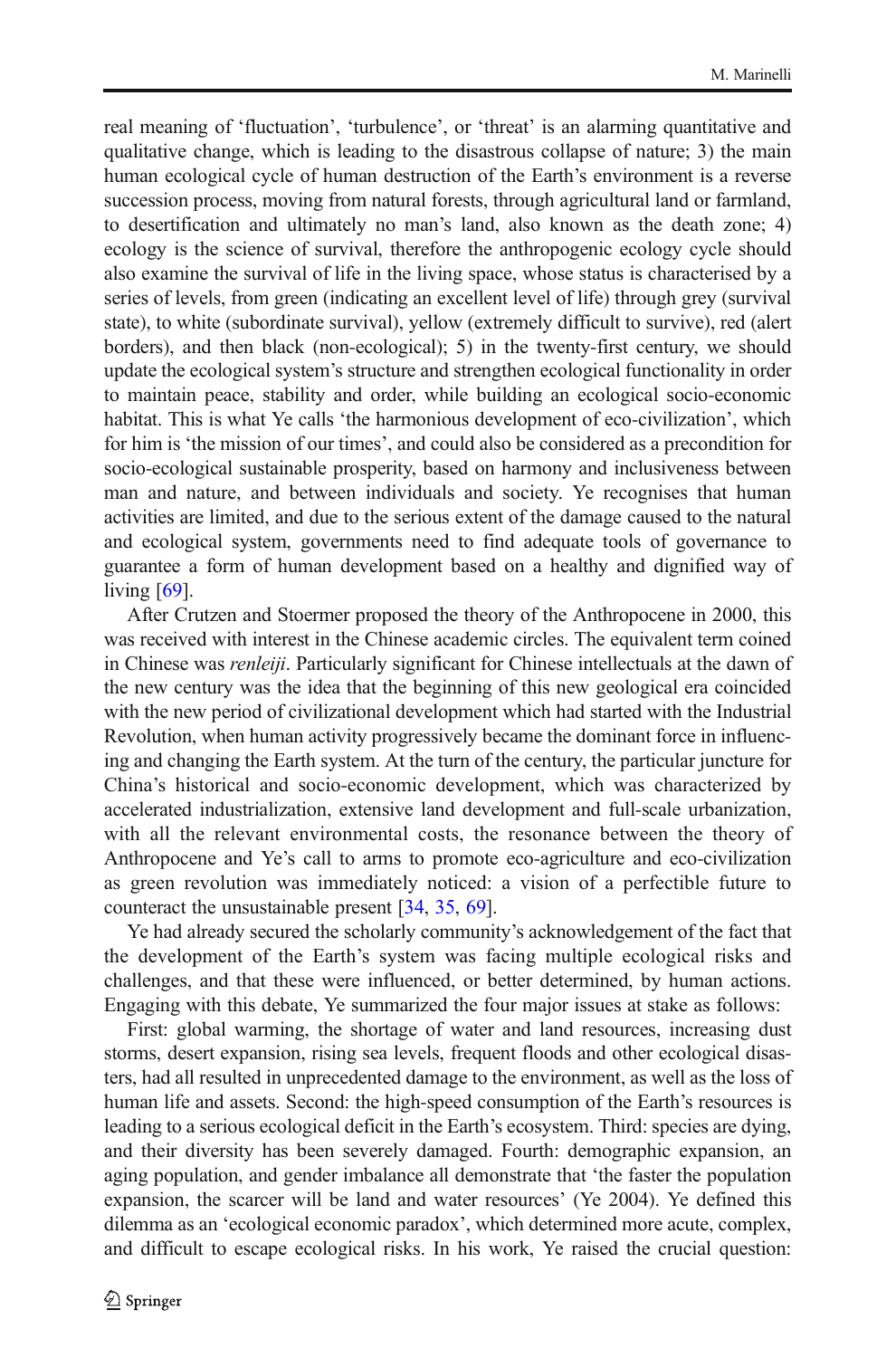"Rendingshengtian" haishi "Tianrenheyi"?  $[69]$  $[69]$  $[69]$ , which can be literally translated as: "'Man's will, no heaven, decides' or 'Man lives in harmony with heaven'?" In both cases, 'heaven' could also be translated as 'nature': 'Man, by his efforts and determination, can conquer nature' or 'Man and nature are one'? Ye argued in favour of the second. By doing so, he substantiated and actualized the traditional philosophical concept 'Tianrenheyi', which was both the autochthonous prototype of environmental consciousness as expounded in the work of Lao Zi and Mencius ([\[72](#page-22-0)]:6), and also the foundation of the familiar model and, by extension, of the socio-political order in ancient China, ([[42](#page-21-0)]:281).

Ye strongly believed that a correct understanding of the relationship between human beings and nature could have led to more balanced and sustainable socio-economic development: therefore, he advocated the reconstruction of the social blueprint based on a comprehensively new culture, which emphasized the need to treat nature like ourselves, respecting the laws of nature, and aiming at harmony with nature. He vehemently insisted that even if one can argue that man is the subject of nature, this does not mean that he is master of nature; if nature is the object for mankind, this does not mean that nature can be subjugated to the indiscriminate power of mankind. For Ye, 'humanity originates from nature, lives, multiplies and prospers in the natural environment, and therefore it should be in harmony with nature so that their coexistence can lead to common prosperity' (Ye 2004). Based on this recognition of the importance of a balanced (instead of distorted) relationship between man and nature, Ye analysed the struggle of our ancestors in the evolution of the original earth system: in order to guarantee their survival, and fighting against the adversities they experienced a progression of 'succession – differentiation – extinction – mutation –evolution'. Considering this long process, he defined the new law of ecological economy as follows: the extinction of ancient life, the law of rejuvenation, the emergence of biological advantages based on the law of domination and decline, the law of formation of life symbiosis; the four aspects of the law of chain evolution based on the struggle for survival (Ye 2004). From a historical perspective, Ye linked the past-present and future, emphasizing that we should learn from the path of ancient history, deriving inspiration, and reversing the logic of the Anthropocene in order to deal more wisely with the various crises in the new era, looking for strategic measures to deal with them and address them, since we are already witnessing how the continuous human violation of nature has triggered the perverse destruction cycle of ecological catastrophe, which has led to the retaliation of the natural laws against mankind.

#### The Term Eco-Civilization in the Political Domain

The academic and intellectual debate continued [[17,](#page-20-0) [66\]](#page-22-0) and Ye's original ideas were further developed, especially by Wen Tiejun as an advocate of the New Rural Reconstruction movement's aim to rebuild a positive social and economic structure to promote rural sustainability [[58](#page-22-0), [59\]](#page-22-0).

As previously mentioned, it was only in 2007 that the term 'eco-civilization' entered the political domain. However, the milestone in the transition from the academic to the political realm was Hu Jintao's final Report at the 18th NPC, delivered on 8 November 2012, where Ecological Civilization appeared as the title of a new section (section 8) in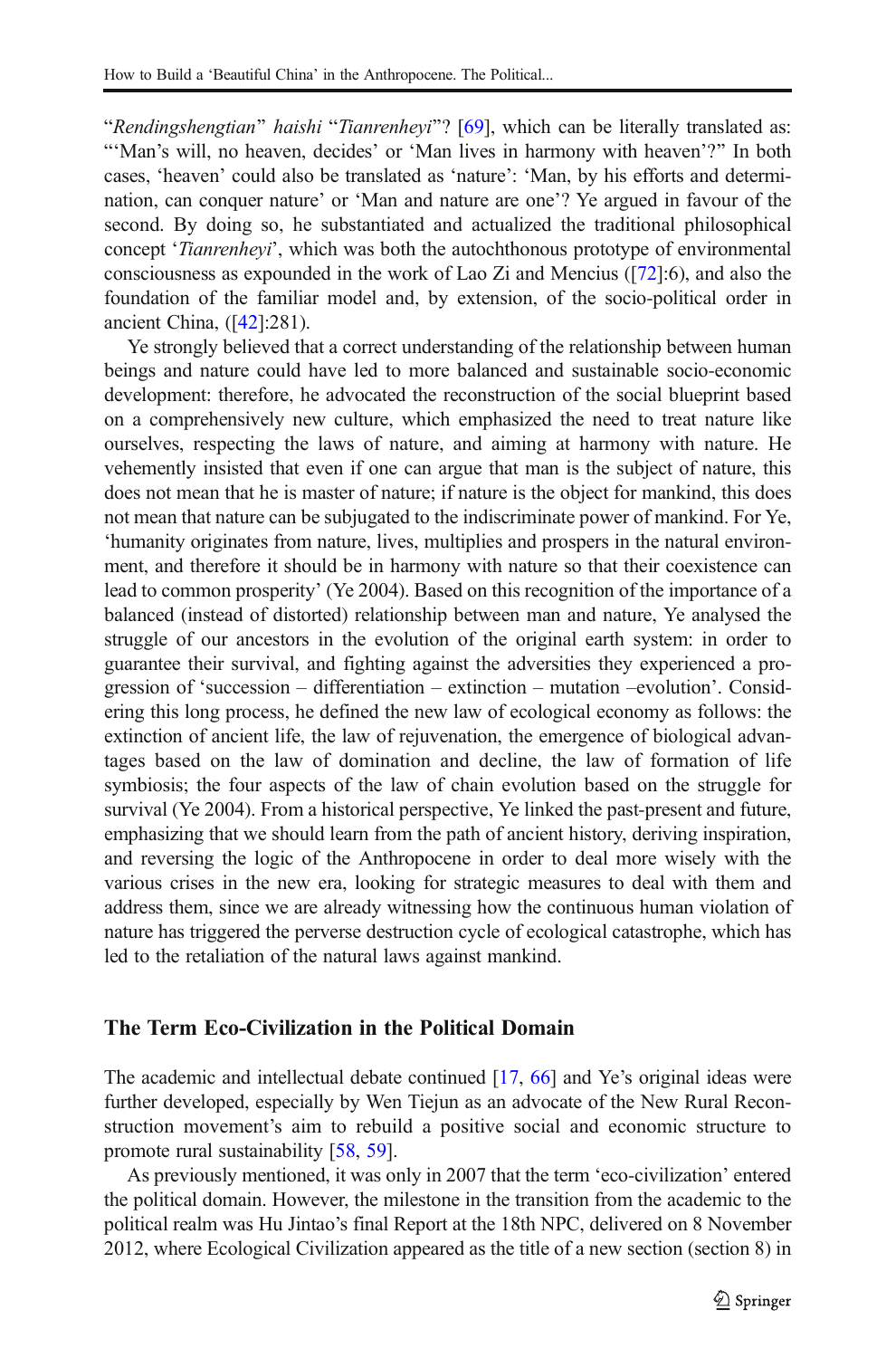the Report, and the term 'eco-civilization' was repeated 16 times [\[20](#page-20-0)]. This symbolized not only the passing of the baton of Presidential power from Hu Jintao to Xi Jinping, but also the embodiment of Hu's legacy. Hu was leaving in the hands of his heir a major unaccomplished task: the title of section VIII of his speech is emblematic, Making Great Efforts to Advance Ecological Civilization, and this follows section VII. Strengthening Social Development by Improving the People's Wellbeing and Making Innovations in Management. The idea of eco-civilization construction was enshrined in the Constitution, with a typical example of the future perfect tense: projecting the construction of eco-civilization in a possible perfectible future. Judging from the way in which Xi Jinping reiterated the importance of 'eco-civilization reforms' at the Third Plenary Session of the 18th Central Committee in 2013, President Xi acknowledged the necessity to reconcile the contradictions between economic growth and environmental decay: 'To protect the ecological environment is to protect productive forces. To improve the ecological environment is to develop productive forces. A good ecological environment is the most just public product, one that most fully promotes the wellbeing of all the people' [\[63](#page-22-0)]. The similarity of the political language is remarkable.

Hu Jintao formulated the idea of eco-civilization, upholding the claim that *shengtai* wenming was strictly connected with 'Beautiful China' and sustainable development: 'Faced with increasing resource constraints, severe environmental pollution and a deteriorating ecosystem, we must raise our ecological awareness of the need to respect, accommodate and protect nature. We must give high priority to making ecological progress and incorporate it into all aspects and the whole process of advancing economic, political, cultural, and social progress, and we must work hard to build a beautiful China and achieve the longlasting *sustainable development* of the Chinese nation' ([\[20\]](#page-20-0) Italics added). At the end of section VIII of his speech, Hu Jintao seemed to connect national and global ecological security with governance, stating: 'We must treasure nature more consciously, protect the ecosystem more actively, and strive to usher in a new era of socialist ecological *progress*.' [\[20](#page-20-0)].

Here, I am using the English translation of the text. It is significant that Hu Jintao indicates shengtai wenming as an indispensable element for the advancement of economic, political, and cultural and social progress, framing it as a sort of holistic and intertwined mechanistic model. However, I find both interesting and problematic the fact that shengtai wenming is translated into English as 'ecological progress'. This happens again in the English translation of Xi Jinping's book The Governance of China, ([[64\]](#page-22-0):11–12, 107, 113, 230–234, 230, 477). The idea of 'civilization' (wenming) in China is extremely complex: when we analyse it from a historical perspective, its connotation goes all the way back to Sima Qian's Shiji (Historical Records) [[50\]](#page-21-0), and harks back to the whole idea of a self-conscious assertion of the Han civilization [\[29\]](#page-21-0). When the official political discourse took over the idea of *shengtai wenming* from the academic sphere, the idea of ecological civilization became part of a teleological discourse, characterised by a normative, prescriptive and also deterministic connotation of progress, projected into the future perfect. In Hu Jintao's [[20\]](#page-20-0) Report, the discourse of shengtai wenming is strictly interconnected with the whole idea of promoting the master narrative of China's Story of Progress. This is why it is important to analyse the temporalities of the idea of ecological civilization (or 'progress') in the political discourse, moving between the past, present and future. In the official political documents, the concept is formulated in such a way, which demonstrates how it is built on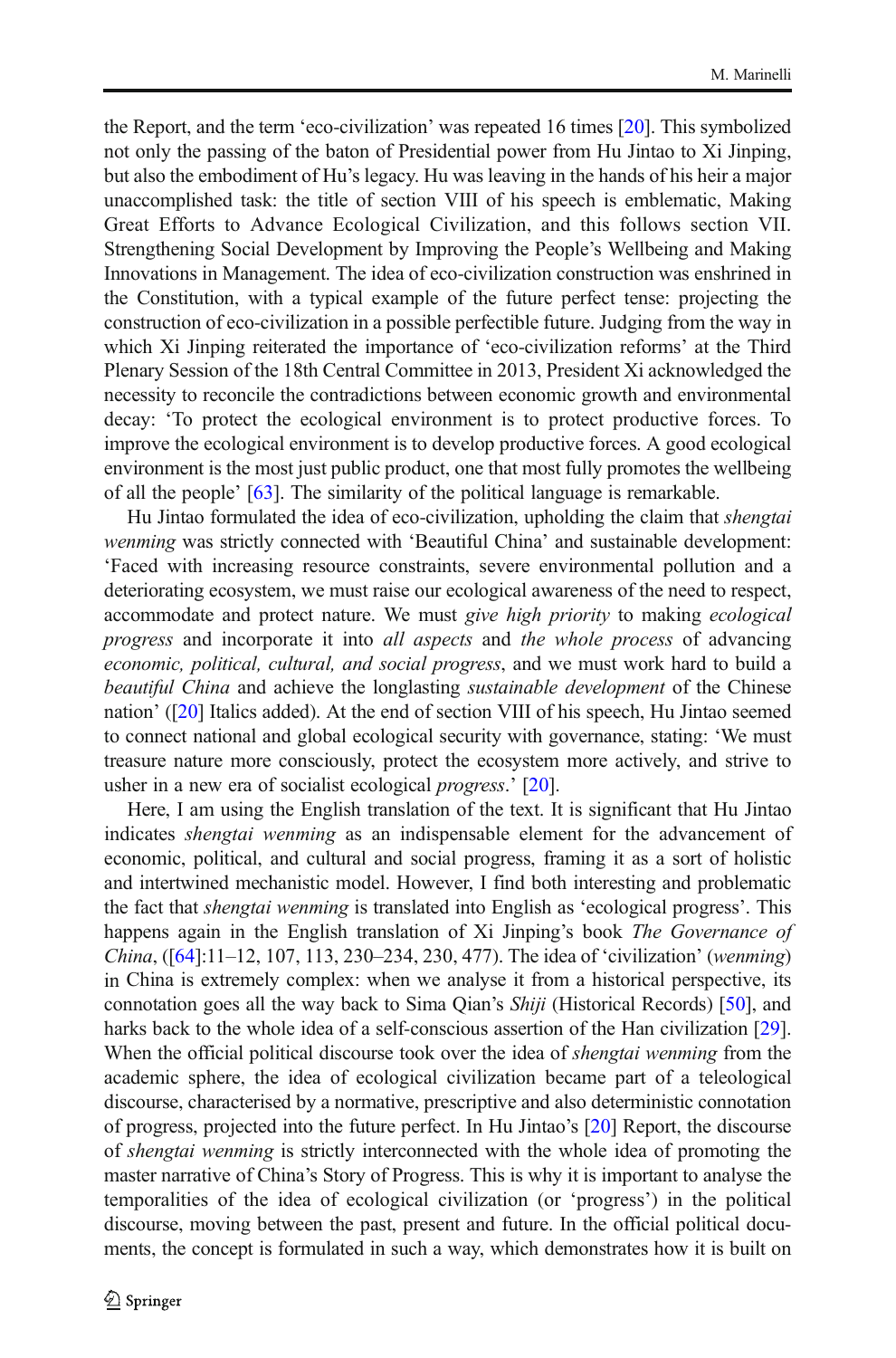the past but its anticipated achievement is projected into the future. The idea of civilization was appropriated by the CPC after the foundation of the 'New China': during the Maoist era it was articulated with an emphasis on the importance of raising human quality levels, with particular attention being paid to material civilization. Then, during Deng Xiaoping's 'new socialist period', it expanded to include the socialist spiritual civilization. With Jiang Zemin, we notice a stronger focus on political civilization, and more recently, under Hu Jintao's aegis, ecological civilization has become the new addition to the Chinese civilization discourse. As much as this campaign to civilise citizens can be seen as part of a project of 'pan-politicisation' ([\[32](#page-21-0)]:100), with a strong ideological connotation linked to this continuum, every step is also indicative of each leader's legacy of leaving an unaccomplished task for his heir to consider. Material, spiritual, political and ecological civilization can all be seen as part of the country's and the nation's overall development pathway and, as I will explain later, the 'civilization project' was to come full circle with Xi Jinping's China Dream [[64\]](#page-22-0). The fact that the CPC discourse on civilization has embraced the idea of 'eco-civilization', appropriating it from academic discourse, could be interpreted as an attempt to counteract the growing and widespread criticism of environmental degradation, which might put into question the success story that is China's economic miracle.

When Hu Jintao first mentioned *shengtai wenming*, in the 2012 Report, he associated it with the steady and rapid 'development' of the economy: after a long list of major material achievements he argued that 'Solid steps have been taken to promote ecological progress, and comprehensive progress has been made in resource conservation and environmental protection' ([\[20\]](#page-20-0), Italics added). Hu Jintao also boasted about the CPC's accomplishments, claiming that through 'over 90 years of hard struggle' the Party had succeeded in 'turning the *poor*, *backwards*, *old* China into an increasingly prosperous, powerful, new China' (Ibid.). The second time Hu mentioned shengtai wenming, however, he changed the tone and indicated that 'ecological progress' was something to be achieved under conditions that are not so advantageous since 'unbalanced, uncoordinated, and unsustainable development remains a big problem' (Ibid. Italics added). There is an evident contradiction here since the contrast between these two sets of adjectives could not be more acute, especially due to the proximity of these sentences in the text and also on comparing the negative assessment with the declared aim set in the 2007 Report 'to pursue comprehensive, balanced and sustainable development' [[19\]](#page-20-0). Resources' conservation and environment-friendly society were both two key tenets of the Hu Jintao's 2007 Report and fundamental elements of the 12th FYP (2011–15). They are known as the pillars of the 'two oriented society' (liangxing shehui), and inscribed in Hu Jintao's idea of the 'scientific outlook on development' (kexue fazhanguan), which was meant 'to take people as the main thing [yiren weiben]' [\[14](#page-20-0)]. In Hu Jintao's words: 'We must fully implement the overall plan for promoting economic, political, cultural, social, and ecological progress,<sup>6</sup> ensure coordinated progress in all areas of endeavors in the modernization drive, balance the relations of production with the productive forces as well as the superstructure with the economic base, and continue to expand the path of development that leads to increased production, *prosperity*, and a good ecosystem (...) We have called for building a harmonious socialist society and speeding up ecological *progress*, and we have adopted

 $6$  This is known as the 'five in one' (wuwei yiti).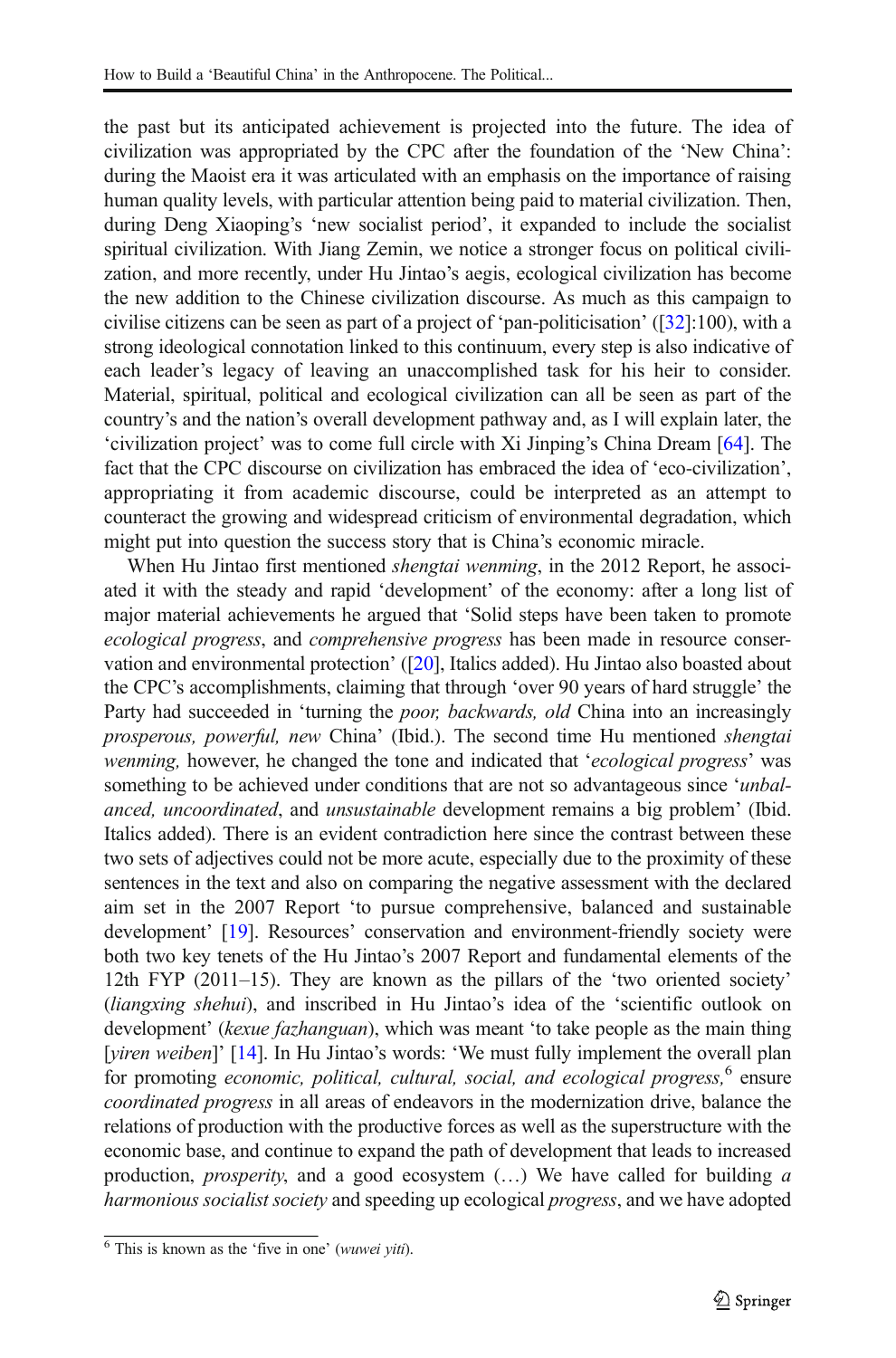overall implementing steps for advancing the cause of socialism with Chinese characteristics' ([\[20](#page-20-0)] Italics added). The concept of shengtai wenming is connected to another key element of the Party's rhetoric (i.e., harmonious society), and it becomes progressively construed as a socialist goal to be achieved in the future, in what Hu Jintao defines as 'the new stage in the new century' since 'Promoting ecological progress is a long-term task of vital importance to the people's wellbeing and China's future' [\[20\]](#page-20-0).

Hu Jintao acknowledges the necessity for the Party to 'put people first and to pursue comprehensive, balanced and sustainable development'. He argues that the Party's strength, the nation's future, and the people's wellbeing go hand in hand: 'We have strived to ensure and improve the *people's wellbeing*, promoted *social fairness and* justice, worked to build a harmonious world, and strengthened the Party's governance capacity and advanced nature' ([\[20\]](#page-20-0). Italics added).

This reveals, once again, an attempt to connect eco-civilization with the conservation of resources, but the aim is also to create a better living environment for the people. In addition to information presented in the 2007 Report, here one can also detect the seeds of a political discourse, one that raises questions about the overall mode of production, which, after five years, had proven to be even more unbalanced and unsustainable, demonstrating a more mature concept of sustainable development, on paper at least, which is connected with social justice  $(28)!$ :xiv).

# Xi Jinping: Eco-Civilization, Beautiful China and the China Dream of Prosperity

The complexities of the 18th Party Congress set the tone for positioning the discourse on eco-civilization, understanding not only its rationale and its aims but also its main challenges.

With the transition from Hu Jintao to Xi Jinping, the metanarrative of the China Dream (*Zhongguomeng*) of national rejuvenation, greatness and prosperity, and military strength, which is strictly connected with China's global ascendance, began to incorporate the discourse of eco-civilization [[30\]](#page-21-0). The key event was the Third Plenum of the CPC's 18th Congress (9–12 November 2013), when President Xi unveiled the ambitious plan of 'comprehensively deepening the economic reforms' through a rethinking of the process of resource allocation [\[37\]](#page-21-0). While during Hu Jintao's era the emphasis was more on the idea of the construction (jianshe) of an ecological civilization, with Xi Jinping the emphasis shifted to the advancement  $(tuijin)$  of the ecological civilization, with a stronger sense of urgency both for the nation and 'the interests of the citizens'  $(30)$ :110). It is significant how this advancement is discursively constructed within the emerging and interconnected discourse of 'building a Beautiful China (jianshe meili Zhongguo)'. In Xi's words: 'Ushering in a new era of ecological *progress* and building a beautiful China is an important element of the China Dream' ([[64\]](#page-22-0):233. Italics added). Under Xi Jinping, 'Advance Ecological Civilization and Build a Beautiful China' became a mantra. However, as previously mentioned, the shift in terminology does not necessarily coincide with substantial achievements on the environmental protection front  $(64)$ :229–234). The progressive expansion of the rhetoric trope of *meili Zhongguo*美丽中国 during the first term of Xi Jinping's Presidency can be interpreted as a partial antidote to the social and environmental challenges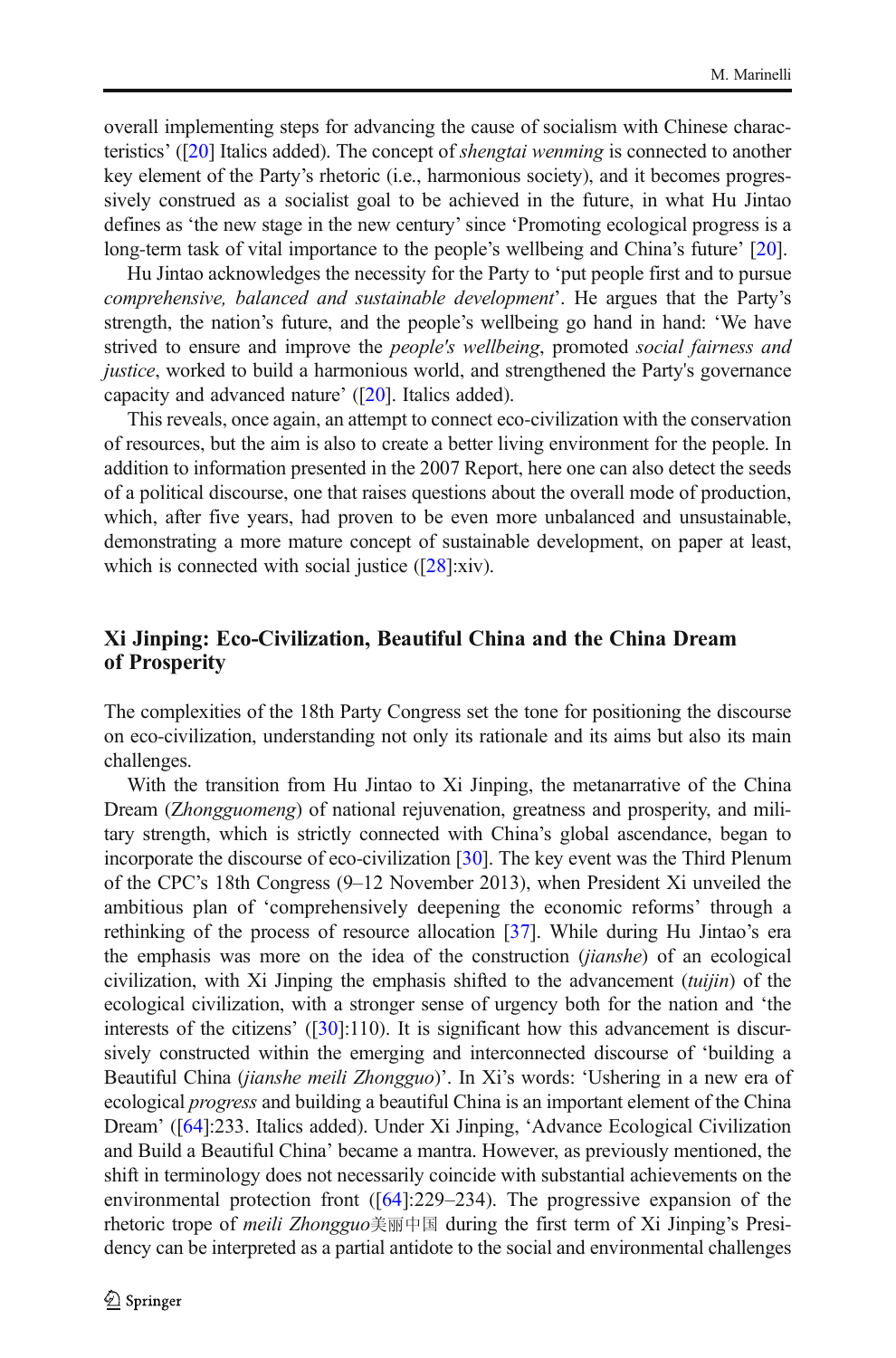facing China's political and socio-economic development, due to the unprecedented ecological pressures and environmental constraints ([\[64\]](#page-22-0):234).

Beautiful China is listed in an article published on 14th November 2016 by the Renmin Ribao as one of the 25 most used key phrases of Xi Jinping. After acknowledging that 'The 18th National Congress of the CPC emphasized building a Beautiful China for the first time and put the construction of eco-civilization in a prominent position', Beautiful China is then defined as: 'the sum of the beauty of the environment, the beauty of the times, the beauty of life, the beauty of society and the beauty of the common people' [\[49\]](#page-21-0).

In the 2014 book The China Dream, distributed in English Translation by Chinese Embassies around the world, the second and longest section of Chapter II, entitled 'Chasing Dreams' (following the first short one entitled 'Seeking Dreams', which relates to the past), is dedicated to eco-civilization. Interestingly, in this English version of the book, wenming is translated as 'civilization'. In this section, the emphasis on the connection between China Dream, Eco-civilization and Beautiful China is clear, and eco-civilization is hailed since: 'In the face of the grim situation, including tight resource constraints, serious environmental pollution and ecosystem degradation (…) China strives to build a Beautiful China, effectively safeguarding the environmental rights and the interests of the citizens' ([\[30\]](#page-21-0):110).

Xi Jinping reiterated that the advancement of ecological civilization is one of the five national goals 'in building a moderately prosperous society in an all-round way', namely: economic modernization, socialist democracy, social development, cultural development and eco-civilization (Ibid.). The 'Five-in-One' model – which is another of Xi Jinping's top 25 key phrases  $[49]$  $[49]$  $[49]$  – claims to integrate not only the economic, social and ecological but also the political and cultural dimensions of development; it is important to note that 'The latter two focus on changes in the behaviour of public officials and ordinary citizens, respectively' ([\[54\]](#page-22-0):2) and therefore they could be read as part of the campaign to civilise citizens, as well as the anti-corruption campaign. In 2012, Xi Jinping argued that eco-civilization construction, from the point of view of temporalities, 'is a cause that benefits both contemporary and future generations' since it is 'vital to the future of human beings' ([\[30\]](#page-21-0):110). Xi also acknowledged that 'The public is greatly concerned about the environment' ([\[64](#page-22-0)]:232), and insisted on outlining the Government's responsibility: 'We must take a responsible attitude towards our people and future generations, be resolute in controlling environmental pollution, strive to usher in a new era of ecological progress and improve the environment for our people to live and work in' ([\[64\]](#page-22-0):230. Italics added). This would seem to indicate that eco-civilization is both a governance and prosperity issue, both at the national and the global level: 'Protecting the environment, addressing climate change and securing energy and resources is a common challenge for the whole world'  $([64], 234)$  $([64], 234)$  $([64], 234)$ . However, both in Hu Jintao and Xi Jinping's speeches one can also see a declared attempt to expand the social and political agenda in the name of creating a 'harmonious society' and realising the 'China Dream'. But this could also be interpreted as a skilful and tactical rhetoric device, which allows the Party to present the public with a series of populist welfare goals, while in reality enabling the Party to discursively continue to manoeuvre public support. The future perfect tense still dominates Xi Jinping's political discourse, with an evident indication of the projection of ecological transformation into the future: 'China will respect and protect nature, and will accommodate itself to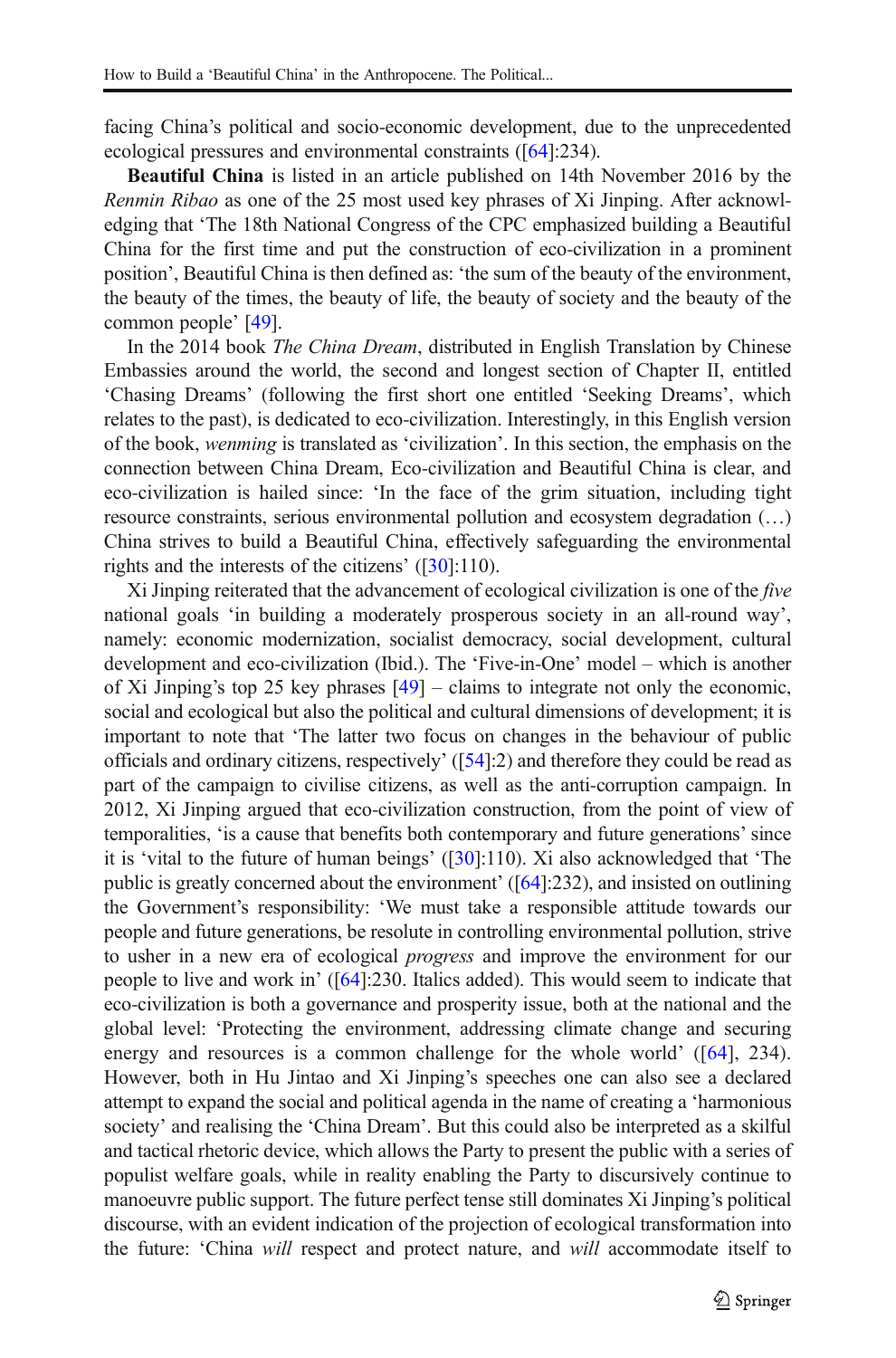nature's needs. It will remain committed to the basic state policy of conserving resources and protecting the environment. It will promote green, circular and lowcarbon development, and *will* promote ecological *progress* in every aspect of its effort to achieve economic, political, cultural and social progress...and will leave our *future* generations a working and living environment of blue skies, green fields and clean water' ([\[64](#page-22-0)]:233–234. Italics added). Some of these statements seem to echo Ye Qianji's original call for 'the harmonious development of eco-civilization', as well as the most recent debate in the academic arena.

In Xi Jinping's speeches, the construction of 'eco-civilization'seems to assume more and more the characteristics of a variation on the theme of 'sustainable' development, increasingly interwoven into state power rationality [\[64](#page-22-0)]. As Chinese political rhetoric embodies the tropes that seem to encourage the population to transform their lifestyles and adopt greener and more civilised practices, the forward- and progressive-looking mantras on the environment contribute to creating a new discursive platform by which to assess performances at the local level while asserting the legitimacy of the state. The somewhat vague notion of green growth, implicit in the idea of eco-civilization, assumes its full relevance in the link between state building and nature-peoplemaking so that the environmental realities are truly real only in relation to the state objectives and its master narrative of a magnificent and progressive future.

#### The Renaissance of the Intellectual Debate on Eco-Civilization

In the last few years, the intellectual debate on eco-civilization has re-ignited.

One of the most thought-provoking positions is offered by Pan Jiahua, Director of the Institute for Urban and Environmental Studies at the Chinese Academy of Social Sciences. His research explores the practices of environmental knowledge production operating through state-projects of eco-development and contributes to a better understanding of China's *positionality* in terms of global governance. First, Pan invites us to go beyond a somewhat narrow interpretation of 'eco-civilization', which views it as a set of moral and ethical behavioural norms aimed at achieving harmony between man and nature. He argues that eco-civilization affects the whole life of mankind on this planet since the foundation principles of eco-civilization are respect for nature and social justice [\[48](#page-21-0)]. For Pan, these are the fundamental *social values* which should inform political economy in such a way that the production model would be characterised by low input, circularity and efficiency, while the consumption mechanisms would follow green, resource-saving and healthy lifestyles. Thus, ecocivilization construction could help to ease the increasingly intense conflicts between human beings and the environment, since it promotes the prioritization of a *social form* of civilization, under which people, society and nature are inclusive, harmonious, and sustainable [[45\]](#page-21-0).

Pan also emphasizes the necessary connection between the ideal of building a Beautiful China and an awareness of the limitations of the ecosystem's capacity in relation to the scale of the country's socio-economic activities: 'The earth's resources and environmental capacity are limited; that is to say, ecological supply is fixed' ([\[45](#page-21-0)]:154). At first, this statement seems to contradict the former premise since it appears to derive from an economic concern focused on the quantitative assessment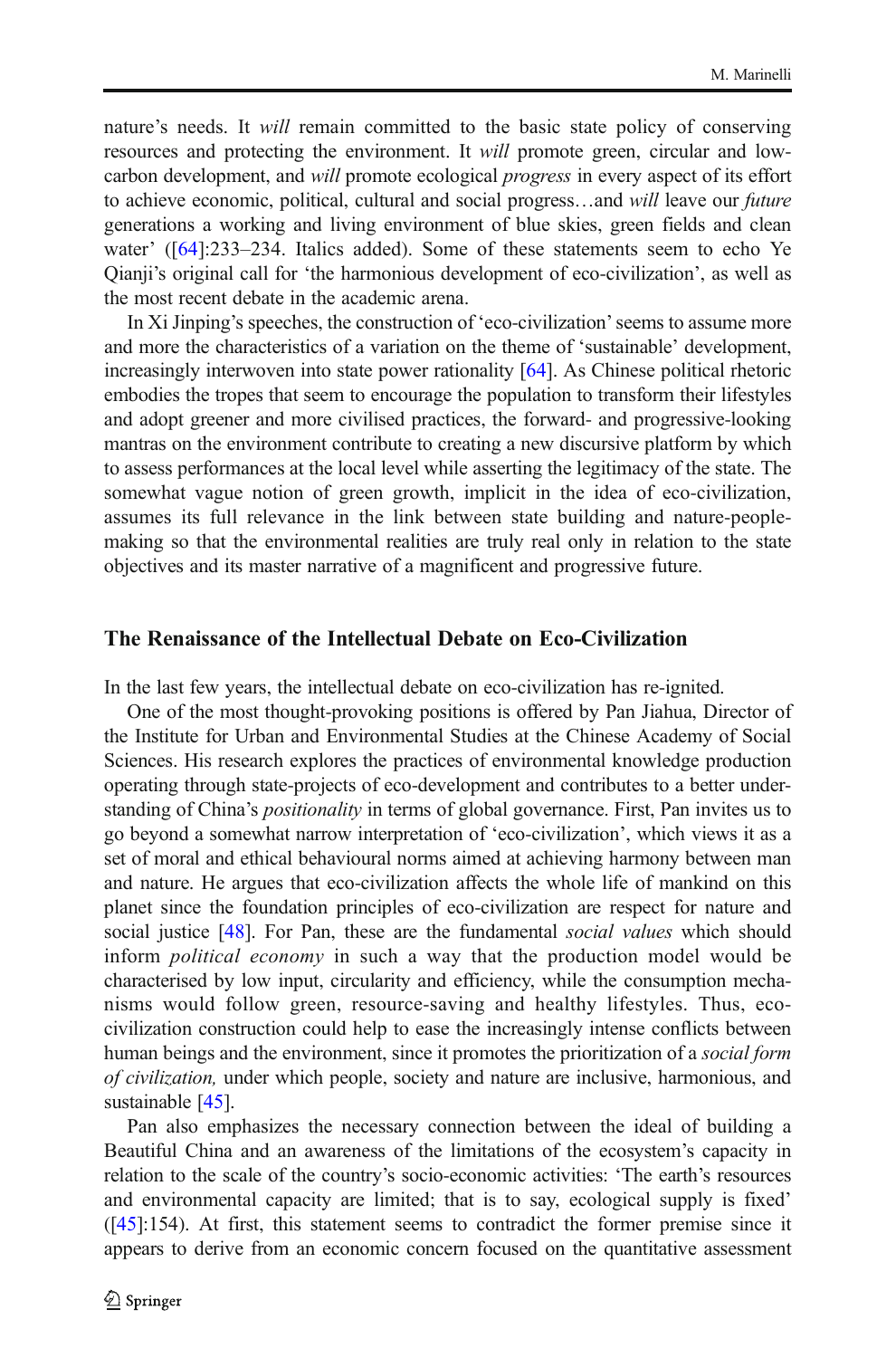of the supply-demand ratio of the ecosystem - 'If demand exceeds supply, the ecosystem will inevitably be degraded, as will be the beauty of nature' (Ibid.) -, and more broadly the balance or imbalance between demographic growth and the availability of resources. However, Pan's analysis goes beyond the quantitative mechanics of market indicators and econometrics. Pan is deeply interested in connecting the economic rationale with a call for institutional change, which involves a call for critical ways of rethinking the governance structure in relation to the choice of development pathways. Pan relates his reasoning on the pressing nature of the environmental challenges, such as ecological degradation, climate extremes, energy security and resource capacity, to the potential for setting and implementing climate SDGs. In his analysis of the challenges to liveability and sustainability  $(53]$ : 33–57), Pan echoes the concerns publicly expressed in Hu Jintao's [[20](#page-20-0)] speech with regard to the 'unbalanced, uncoordinated and unsustainable development' of China [\[20](#page-20-0)]. Of all the challenges to sustainable development, Pan is particularly interested in the connection existing between the social (e.g. inequality, poverty), economic (e.g. the economic/financial crisis), environmental historical contingencies (e.g. pollution, the depletion of natural resources, ecological degradation, and climate change) and the institutional framework and pathways to development [[48](#page-21-0)]. Ultimately, Pan proposes a more holistic approach, which starts with an acknowledgement of the environment as a whole being an economic, biological and human resource.

The pars construens of Pan's discourse is his determination to find a solution. Pan argues that rethinking the economics and politics of development necessarily requires nothing less than a paradigm shift. Therefore, he emphasizes the need to move away from the logic of the industrial civilization, which is based on utilitarian ethical principles, aims at the maximization of profit, and ultimately places its priority on the accumulation of capital for the few, while directing much less care, or no care at all, towards people and nature. He proposes a shift of civilizational views: from industrial to ecological in order to promote 'ecological prosperity (shengtai fanrong)', which for him is 'not a simple form of material prosperity, but a kind of prosperity based on the harmony-unity-integration between man and nature' ([\[47\]](#page-21-0):215). Here, he uses the traditional philosophical concept 'Tianrenheyi', further developing Ye Qianji's original idea.

Pan's elaboration on eco-civilization can be linked to the discourse on the Anthropocene since the original coinage of the concept of this 'new geological era', entirely dominated by human activity over nature, was linked to the industrial revolution [\[13](#page-20-0)]. The idea of eco-civilization is also based on a reconsideration of the unsustainable development model that has arisen out of industrial civilization, whose teleology was based on the assumption that industrialization was the key marker of progress, and therefore civilization. Pan Jiahua raises the rhetorical question of whether there is room for China to pursue industrial civilization any further ([[48](#page-21-0)]:43). His answer, based on his in-depth study of the rate and scale of urbanisation in relation to industrialization in the automobile sector, is negative. One of the major problems with the rapid growth of the Chinese economy is the consumption of primary energy resources, which are required to support industrialization. Pan concludes that the paradigm shift from industrial civilization to eco-civilization is even more urgent for China than the rest of the world, but he also acknowledges that it is indeed a global challenge since it requires drastic changes to global institutions: under the pressing global trend of urbanisation, industrialization has very limited space, social inequality is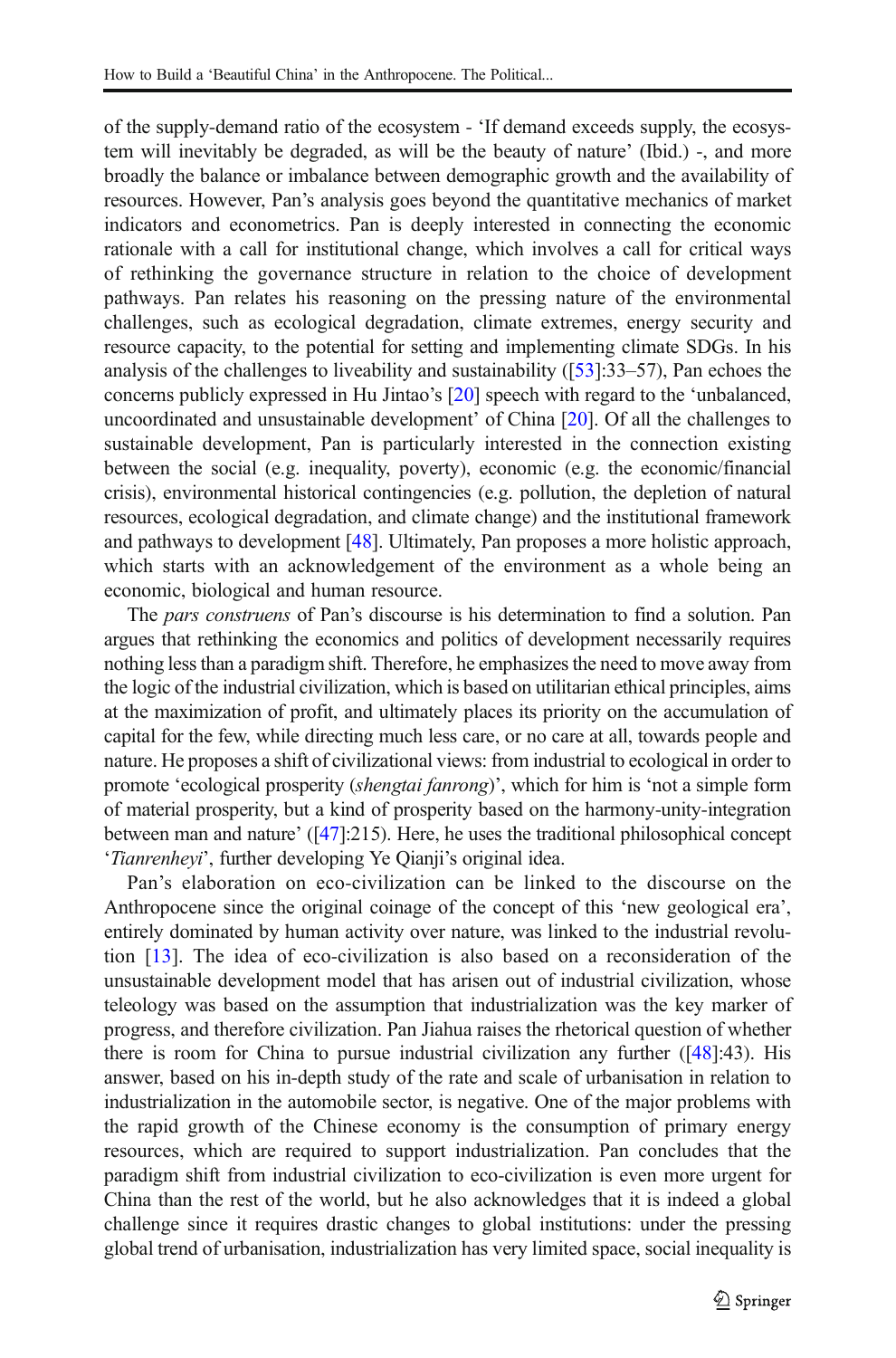growing (e.g. income disparity, regional disparity, rural-urban disparity), and we all witness a continued, large scale demand for exhaustible resources. This leads, inevitably, to ecological degradation, environmental pollution (water, air, municipal solid waste, etc.), climate change (GHG emissions), and increasing global imbalances. The growing awareness requires governments to work together in order to accelerate the shift to eco-civilization. In Pan's opinion, the more advanced nations must take the lead in promoting the transition since they are the ones with the necessary resources (both economic and human).

# **Conclusions**

A 'Beautiful China' will not be achieved by building upon, harnessing or excavating every last inch of natural territory, but by sparing some of nature's bounty - some for other creatures that walk the earth, and some for posterity - to share and enjoy [\[46](#page-21-0)].

Any harm we inflict on nature will eventually return to haunt us. (…) Taking a driving seat in international cooperation to respond to climate change, China has become an important participant, contributor, and torchbearer in the global endeavour for ecological civilization  $[65]$  $[65]$  $[65]$ .

This article has examined both the political discourse and the intellectual debate on ecocivilization in China. It began by deconstructing and reconfiguring the concept of 'locality' in order to underline the importance of examining China not as a monolithic entity, but by taking into consideration the country's self-positionality as a place of knowledge production. Building both on Agnew's remarks about China's 'timespace crisis' and Barmé's emphasis on the intrinsic risks of blindly accepting the linear, rational and almost mechanically instantiated teleology of 'The China Story', the article has concentrated on what I would argue is a temporal disconnection in the Chinese political discourse on eco-civilization. I have defined this feature as'future perfect tense' since the political documents seem to contain a recurring projection of the solution into an allegedly perfect future. In reality, the debate on eco-civilization started in the 1980s in the academic domain and was later appropriated by the political discourse. To understand the changing relationship between economic growth and human development in China, as well as its potential impact on global governance and eco-socially sustainable prosperity, it was, therefore, necessary to analyse both the political discourse and the intellectual debate, evaluating what are the possible elements of convergence or divergence. Delving into the intellectual debate, this article has proved that the concept of eco-civilization, in a similar way to the Anthropocene concept, has a significant discursive power: it allows for a paradigmatic shift from the binary political economy discourses of 'growth' versus 'development', and 'socialism' versus 'capitalism', to the inquiry of new pathways to eco-socially sustainable prosperity.

 $7$  Xi's allusion to China playing a major role on climate change could be read as a demonstration of international power in light of the United States' ambivalence towards the Paris Agreement, but this is beyond the scope of this article.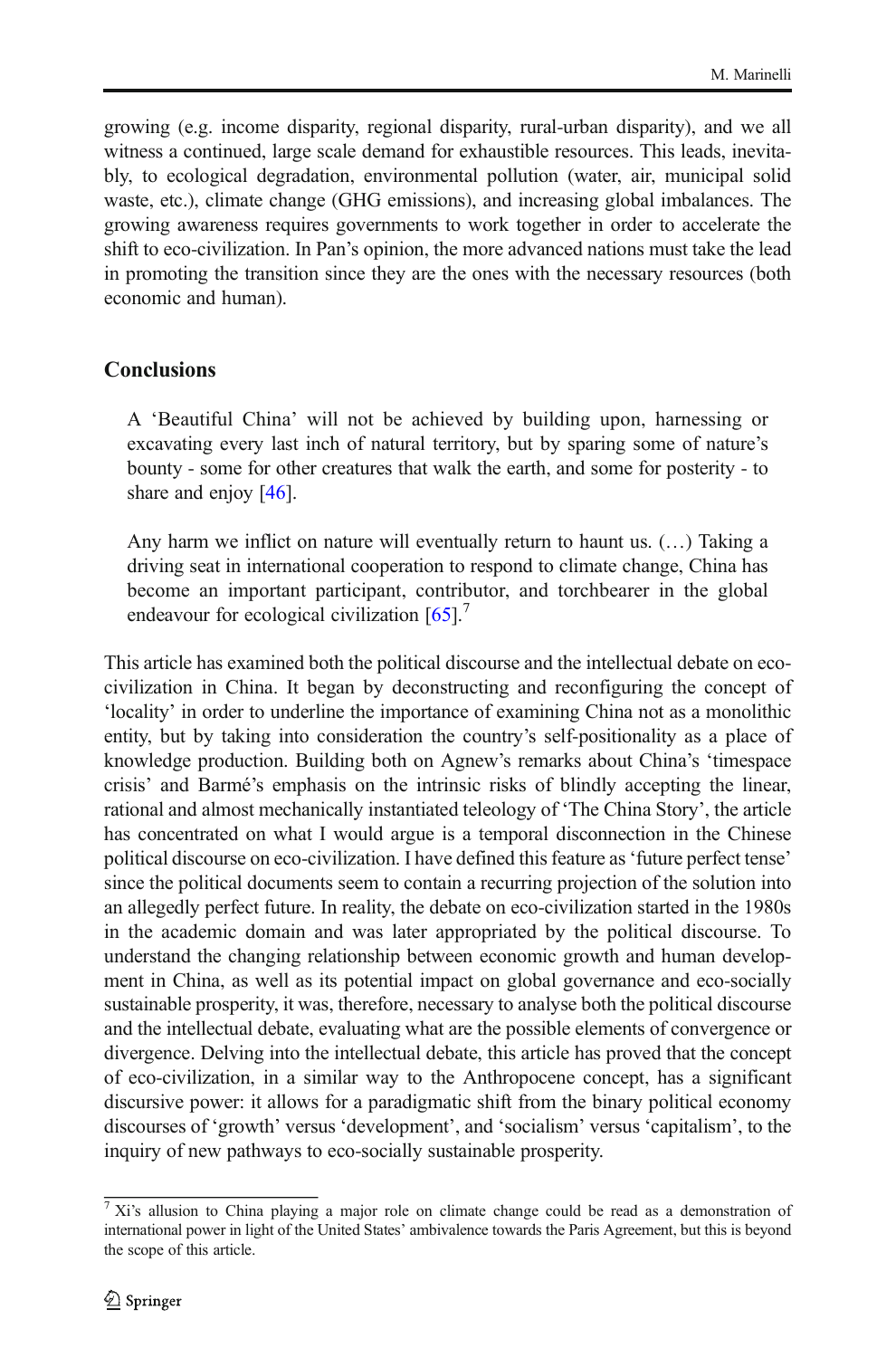As Ye Qianji originally indicated, and Pan Jiahua later elaborated, the real challenge for China is how to de-couple economic growth from environmental degradation. They both offered significant insights, especially in terms of the necessity: 1.) to go beyond the logic of industrial civilization, and 2.) to rethink China's development matrix and measurements of economic achievements in a way which abandons the mere GDP logic and proves more environmentally conscious of the quality of life and social wellbeing. Therefore, the concept of eco-civilization can be used as a heuristic device, one which challenges the dominant logic of economic growth at all costs, and can help, at least partially, in a rethinking of the issues linked to growth and human development. In this sense, the call for eco-civilization is much more than a version of the Anthropocene 'with Chinese characteristics': this concept could possibly offer situated understandings of the political and socio-economic system in relation to alternative ways of exploring eco-social prosperity in China as a locality.

The risk remains, however, that eco-civilization might just be incorporated into 'The China Story' and merely used as a piece of that teleology, a tactical political rhetoric device allowing the Party to present the public with a series of populist welfare goals, and enabling it to discursively continue to manoeuvre public support to prove its selffulfilling prophecy. The future perfect tense predominant in the political discourse on eco-civilization could anesthetize listeners, potentially convincing them that the ecobiopolitical discourse will automatically find its own solution in reality, thanks to the driving force of repetition and slogan-like techniques. Projected into the future, the discourse of eco-civilization would then avoid addressing the current 'timespace crisis': it would create a temporal-spatial dystopic configuration that would operate like an auto-immune system; a fantasy of total protection and bio-political securitization, which in reality conceals the real danger, which is in the present.

On the contrary, the convergence of the academic discussion on eco-civilization with the politics-policy nexus (the connection of political goals with policy tools) could provide an opportunity to question (if not openly disrupt) the unsustainable logic that rapid industrialization, extensive land development and full-scale urbanisation leads to long-lasting progress. While the official discourse on ecological civilization in China plays the role of metanarrative, and it could be interpreted as the government's response to environmental degradation and the multiple protests that have been witnessed in many cities in China over recent years, it is the academic realm, which is exactly where the debate on eco-civilization began, that has so far offered more significant insights on how to address the challenges of both the present and the future.

In the Chinese context, however, the academic discussion might help to highlight alternative developmental pathways, but changes can only happen with the state's intervention. The question today, especially in light of Xi Jinping's emphasis on 'eco-civilization' in his opening speech at the 2017 National Party Congress,<sup>8</sup> is whether or not his poignant remark 'Any harm we inflict on nature will eventually return to haunt us' [[65](#page-22-0)] stems from a deep awareness and a willingness to act, which could guide the leadership to prioritize the need for harmony between humans and nature and implement relevant policies in the 'new era' of the present that, according to Xi, sees China 'moving closer to centre stage and making greater contributions to mankind' (Ibid.).

<sup>&</sup>lt;sup>8</sup> This article was completed in July 2017. It was only during the final revision stage in Sept.-October 2017 that I briefly had access to preliminary information on the 2017 National Party Congress.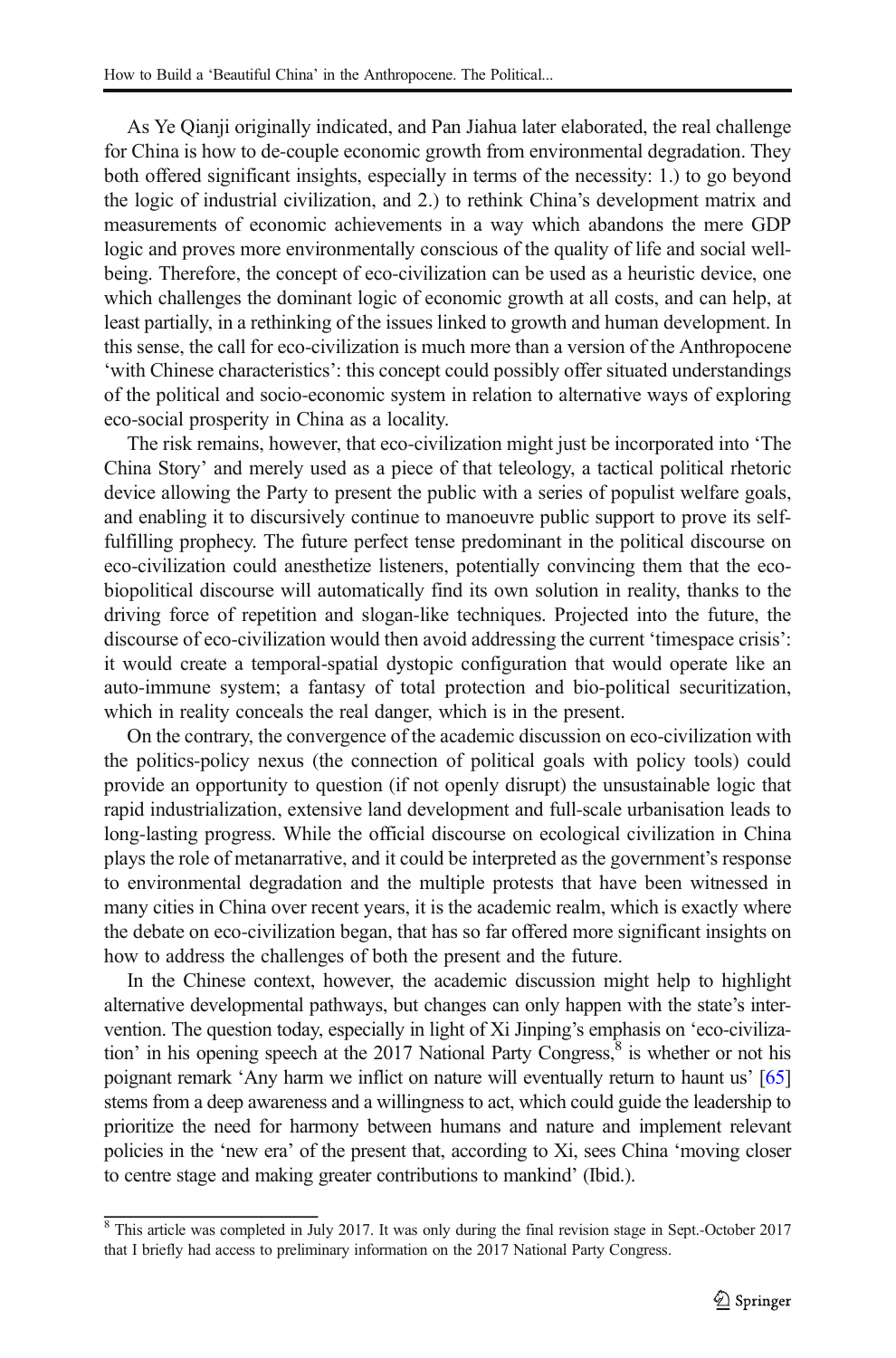<span id="page-20-0"></span>Acknowledgements This article has benefited from insightful suggestions from two anonymous peer reviewers, as well as the thought-provoking comments offered by my co-editor Ondřej Klimeš, to whom I am very grateful.

Open Access This article is distributed under the terms of the Creative Commons Attribution 4.0 International License (http://creativecommons.org/licenses/by/4.0/), which permits unrestricted use, distribution, and reproduction in any medium, provided you give appropriate credit to the original author(s) and the source, provide a link to the Creative Commons license, and indicate if changes were made.

## **References**

- 1. Agnew, J. 2012. Looking back to look forward: Chinese geopolitical narratives and China's past. Eurasian Geography and Economics 53 (3): 301–314.
- 2. Agnew, J., and D.N. Livingstone, eds. 2011. Sage handbook of geographical knowledge. London: Sage.
- 3. Barmé, G., ed. 2013. Introduction. In China Story yearbook 2012. Red rising, red eclipse. Canberra: Australian Centre on China in the World.
- 4. Biermann, F., et al. 2010. Navigating the Anthropocene: The earth system governance project strategy paper. Current Opinion in Environmental Sustainability 2: 202–208.
- 5. Brundtland, G.H., ed. 1987. Report of the world commission on environment and development: Our common future. Oxford: OUP.
- 6. Cao, Q., H. Tian, and P. Chilton, eds. 2014. Discourse, politics and media in contemporary China. Amsterdam: John Benjamins.
- 7. CCCPC (Central Committee of the Communist Party of China). 2011. The 12th five-year Plan (2011– 2015). [http://www.china.org.cn/china/NPC\\_CPPCC\\_2011/2011-03/15/content\\_22143099\\_2.htm](http://www.china.org.cn/china/NPC_CPPCC_2011/2011-03/15/content_22143099_2.htm).
- 8. CCCPC (Central Committee of the Communist Party of China). 2016. The 13th five-year Plan. [http://en.](http://en.ndrc.gov.cn/newsrelease/201612/P020161207645765233498.pdf) [ndrc.gov.cn/newsrelease/201612/P020161207645765233498.pdf](http://en.ndrc.gov.cn/newsrelease/201612/P020161207645765233498.pdf).
- 9. СССР Доклады Академии Наук (Reports of the USSR Academy of Sciences). 1960. Vols. 132–35 and 1961. Vols. 133–35. Leningrad: Izd-vo Akademii nauk SSSR, 1933–1992.
- 10. Chang, I.-C.C., and E. Stoppard. 2013. China's eco-cities as variegated urban sustainability: Dongtan eco-city and Chongming eco-island. Journal of Urban Technology 20 (1): 57–75.
- 11. China Daily. 2007. Ecological civilization (Commentary). The China Daily, 10. [http://www.chinadaily.](http://www.chinadaily.com.cn/opinion/2007-10/24/content_6201964.htm) [com.cn/opinion/2007-10/24/content\\_6201964.htm](http://www.chinadaily.com.cn/opinion/2007-10/24/content_6201964.htm). 24 Oct.
- 12. Crutzen, P., and C. Schwägerl. 2011. Living in the Anthropocene: Towards a new global ethos. Yale Environment. [http://e360.yale.edu/features/living\\_in\\_the\\_anthropocene\\_toward\\_a\\_new\\_global\\_ethos](http://e360.yale.edu/features/living_in_the_anthropocene_toward_a_new_global_ethos)
- 13. Crutzen, P.J., and E.F. Stoermer. 2000. The "Anthropocene". Global Change Newsletter 41: 17–18.
- 14. Fewsmith, J. 2004. Promoting the scientific development concept. China Leadership Monitor 11 [http://www.hoover.org/sites/default/files/uploads/documents/clm11\\_jf.pdf](http://www.hoover.org/sites/default/files/uploads/documents/clm11_jf.pdf).
- 15. Fioramonti, L. 2017. The World after GDP: Politics, business and society in the post growth era. Cambridge: Polity Press.
- 16. Fu, G., J. Wang, and M. Yan. 2016. Anatomy of Tianjin port fire and explosion: Process and causes. Process Safety Progress 35 (3): 216–220.
- 17. He, A. (ed.). 2012. Dangdai Zhongguo Shengtai Wenming zhilu (Contemporary China's road to ecocivilization). Beijing: Kexue Chubanshe.
- 18. Hinton, I. (ed.). 2012. China's green revolution. Energy, environment and the 12th five-year plan. [https://www.chinadialogue.net/UserFiles/File/PDF\\_ebook001.pdf.](https://www.chinadialogue.net/UserFiles/File/PDF_ebook001.pdf)
- 19. Hu, Jintao. 2007. Report at 17th Party Congress. [http://www.straittalk88.com/uploads/5/5/8/6/55860615](http://www.straittalk88.com/uploads/5/5/8/6/55860615/full_text_of_hu_jintaos_report_at_17th_party_congress___qiushi_journal.pdf) [/full\\_text\\_of\\_hu\\_jintaos\\_report\\_at\\_17th\\_party\\_congress\\_\\_\\_qiushi\\_journal.pdf](http://www.straittalk88.com/uploads/5/5/8/6/55860615/full_text_of_hu_jintaos_report_at_17th_party_congress___qiushi_journal.pdf).
- 20. Hu, Jintao. 2012. Report at 18th Party Congress. http://www.china.org.cn/china/18th\_cpc [congress/2012-11/16/content\\_27137540.htm.](http://www.china.org.cn/china/18th_cpc_congress/2012-11/16/content_27137540.htm)
- 21. Hu, A. 2017. China: Innovative green development. Heidelberg: Springer.
- 22. Huan, O. 2008. Growth economy and its ecological impacts upon China: A red-green perspective. The International Journal of Inclusive Democracy 4 (4). [http://www.inclusivedemocracy.org/journal/vol4](http://www.inclusivedemocracy.org/journal/vol4/vol4_no4_qingzhi_china.htm) [/vol4\\_no4\\_qingzhi\\_china.htm](http://www.inclusivedemocracy.org/journal/vol4/vol4_no4_qingzhi_china.htm)
- 23. Huan, Q., (ed.). 2010. Eco-socialism as politics. Rebuilding the basis of our modern civilization. Heidelberg: Springer.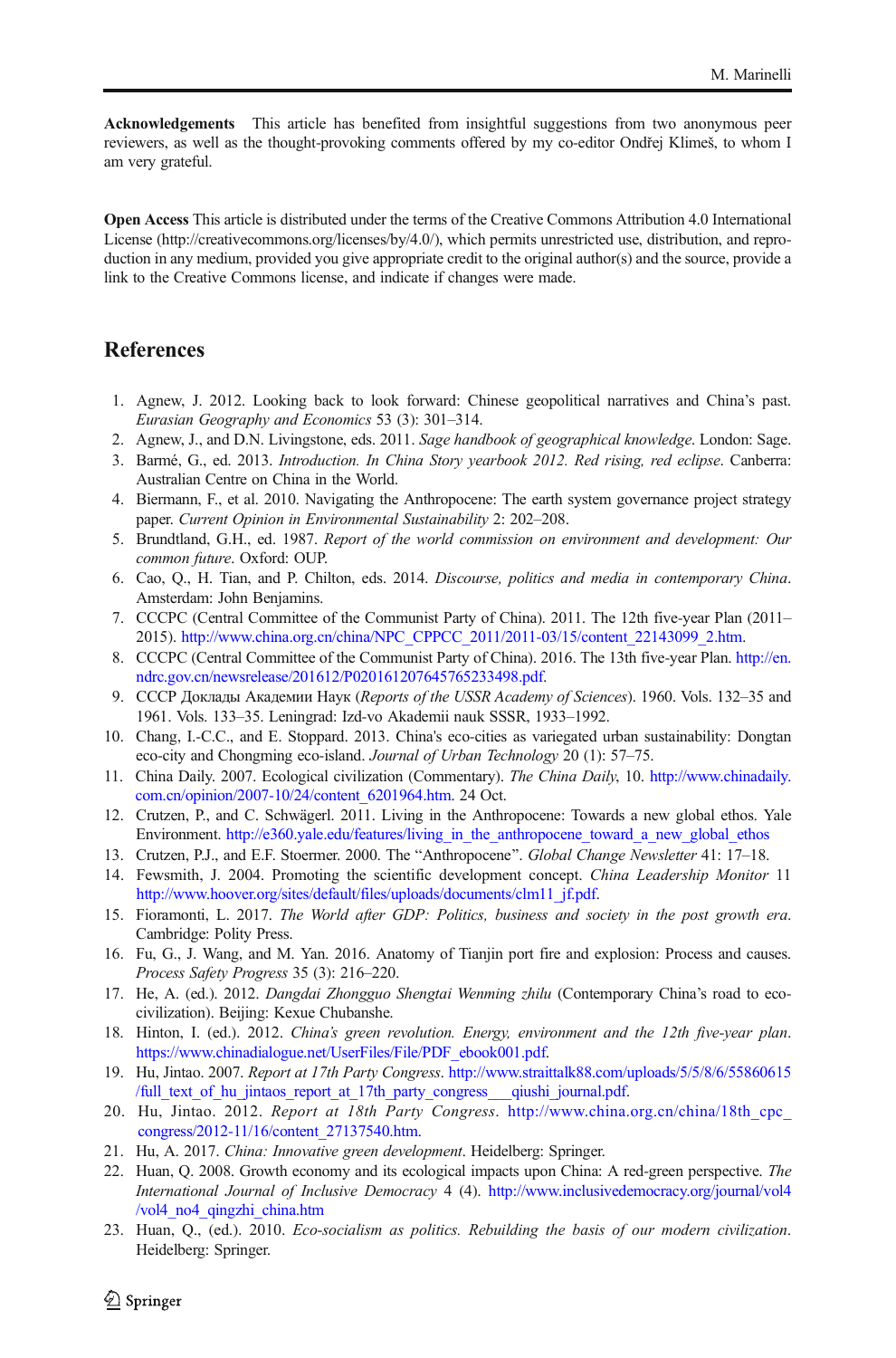- <span id="page-21-0"></span>24. Huang, P., and J. Zhang. 2015. Facts related to August 12, 2015 explosion accident in Tianjin, China. Process Safety Progress 34 (4): 313–314.
- 25. Jacques, M. 2012a. When China rules the world. The end of the Western world and the birth of a new global order. London: Penguin.
- 26. Jacques, M. 2012b. Why do we continue to ignore China's rise? Arrogance. In The Guardian/Observer. <https://www.theguardian.com/world/2012/mar/25/china-rise-ignorance>
- 27. Lambin, E.F., and P. Meyfroidt. 2011. Global land use change, economic globalization, and the looming land scarcity. Proceedings of the National Academy of Sciences of the United States of America 108 (9): 3465–3472.
- 28. Leach, M., I. Scoones, and A. Stirling. 2010. Dynamic sustainabilities: Technology, environment and social justice. London: EarthScan.
- 29. Leibold, J. 2006. Competing narratives of racial unity in Republican China. From the yellow emperor to Peking man. Modern China 32 (2): 181–220.
- 30. Li, H., and L. Ma. 2014. China dream. Hefei: Huangshan Publishing House.
- 31. Lin, J. Yifu. 2011. China and the global economy. China Economic Journal 4 (1): 1–14.
- 32. Lin, Delia. 2017. Civilising citizens in post-Mao China: Understanding the rhetoric of suzhi. Oxon: Abingdon; New York: Routledge.
- 33. Липицкий, В.С. (Lipitsky). 1984. 'Пути формирования экологической культуры личности в условиях зрелого социализма (Ways of fostering ecological culture in individuals under the conditions of mature socialism)', Вестн. Моск. ун-та. Сер. 12 (Vestnik. Mosk. Un-ta. Ser.). Теория научного коммунизма (Scientific Communism) 2.
- 34. Liu, S. 2003. Liu Sihua wenji (Collection of the works by Liu Sihua). Wuhan: Hubei Renmin Chubanshe.
- 35. Liu, Sihu. 2008. Dui jianshe shehuizhuyi shengtai wenmingde ruogan huiyi——Jianshu wode "Makesizhuyishengtai wenmingguan" (Some thoughts on the construction of socialist ecological civilization theory - Also on my 'Marxist view of ecological civilization'). Zhongguo Dizhi Daxue XuebaoSheshuikexueban (Journal of China University of Geosciences: Social Science Edition) 4.
- 36. Livingstone, D.N. 2007. Science, site, and speech: Scientific knowledge and the spaces of rhetoric. History of the Human Sciences 20 (2): 71–98.
- 37. Lu, H. (ed.). 2013. Xi explains China's reform plan. Xinhua News Agency.
- 38. Lu, C., Y. Dong, and J. Lian. 2016. On the concept of ecological civilization in China and Joel Kovel's ecosocialism. Capitalism Nature Socialism 27 (1): 27–31.
- 39. Luke, T.W. 2015. Introduction. In Telos 172: Political Critiques of the Anthropocene, [http://www.](http://www.telospress.com/telos-172-fall-2015-political-critiques-of-the-anthropocene/) [telospress.com/telos-172-fall-2015-political-critiques-of-the-anthropocene/.](http://www.telospress.com/telos-172-fall-2015-political-critiques-of-the-anthropocene/)
- 40. Malik, K. 2014. The quest for a moral compass: A global history of ethics. London: Atlantic Books.
- 41. NBS = National Bureau of Statistics. 2013. Great changes in China's economic and social development since 1978. [http://www.stats.gov.cn/tjgz/tjdt/201311/t20131106\\_456188.html.](http://www.stats.gov.cn/tjgz/tjdt/201311/t20131106_456188.html)
- 42. Ng, Mee Kam. 2017. From the Xinhai revolution to the umbrella movement. In Insurgencies and Revolutions, eds. H. Rangan, Mee Kam Ng, L. Porter and J. Chase, 279–288. New York: Routledge.
- 43. Oldfield, F., T. Barnosky, J. Dearing, M. Fischer-Kowalski, J. McNeill, W. Steffen, and J. Zalasiewicz. 2014. The Anthropocene review: Its significance, implications and the rationale for a new transdisciplinary journal. The Anthropocene Review 1 (1): 1–5.
- 44. Palumbo, L. 2013. A post-GDP critique of the Europe 2020 strategy. Procedia Social and Behavioral Sciences 72 (5): 47–63.
- 45. Pan, J. 2013a. Ensuring ecological security by adapting to carrying capacity. Social Sciences in China 34 (4): 154–161.
- 46. Pan J. 2013b. Building a beautiful China by listening to nature. Chinese Social Sciences Today. [http://www.csstoday.com/Item/298.aspx.](http://www.csstoday.com/Item/298.aspx) 1 Aug.
- 47. Pan, J. 2015a. How China could lead in the fight against climate change. In Our world and us: How our environment and our societies will change. Munich: Allianz SE, 96–110. [https://www.allianz.](https://www.allianz.com/v_1437463672000/...us/.../150114_Our_world_and_us.pdf) [com/v\\_1437463672000/...us/.../150114\\_Our\\_world\\_and\\_us.pdf](https://www.allianz.com/v_1437463672000/...us/.../150114_Our_world_and_us.pdf)
- 48. Pan, J. 2015b. Zhongguo huanjing zhili yu shengtai jianshe. Beijing: China Social Science Press. English Trans. China's Environmental Governing and Ecological Civilisation, Springer Berlin Heidelberg, Berlin, Heidelberg.
- 49. RMRB. 2016. Shibada yilai, Xi Jinping changshuo 25 ge reci (The 25 key phrases of Xi Jinping). [http://mp.weixin.qq.com/s?\\_\\_biz=MjM5MjAxNDM4MA==&mid=2666144215&idx=1&sn=e2d1](http://mp.weixin.qq.com/s?__biz=MjM5MjAxNDM4MA==&mid=2666144215&idx=1&sn=e2d1d59464ca568ab2a619e859dca11e&chksm=bdb248948ac5c1828eba421ed1a2967ecec2eafe743eadcb8eadc78ee8efcd7f7555ad70f1b4&mpshare=1&scene=5&srcid=11150z7TokcM8TsgeHtlweQ3#rd) [d59464ca568ab2a619e859dca11e&chksm=bdb248948ac5c1828eba421ed1a2967ecec2eafe743eadcb8](http://mp.weixin.qq.com/s?__biz=MjM5MjAxNDM4MA==&mid=2666144215&idx=1&sn=e2d1d59464ca568ab2a619e859dca11e&chksm=bdb248948ac5c1828eba421ed1a2967ecec2eafe743eadcb8eadc78ee8efcd7f7555ad70f1b4&mpshare=1&scene=5&srcid=11150z7TokcM8TsgeHtlweQ3#rd) [eadc78ee8efcd7f7555ad70f1b4&mpshare=1&scene=5&srcid=11150z7TokcM8TsgeHtlweQ3#rd.](http://mp.weixin.qq.com/s?__biz=MjM5MjAxNDM4MA==&mid=2666144215&idx=1&sn=e2d1d59464ca568ab2a619e859dca11e&chksm=bdb248948ac5c1828eba421ed1a2967ecec2eafe743eadcb8eadc78ee8efcd7f7555ad70f1b4&mpshare=1&scene=5&srcid=11150z7TokcM8TsgeHtlweQ3#rd)
- 50. Sima, Qian. Burton Watson (trans.). 1993 Records of the grand historian: Qin dynasty. Hong Kong: The Chinese University of Hong Kong.
- 51. Steffen, W., P. Crutzen, and J. Mcneill. 2007. The Anthropocene: Are humans now overwhelming the great force of nature. Ambio: A Journal of the Human Environment 36 (8): 614–621.